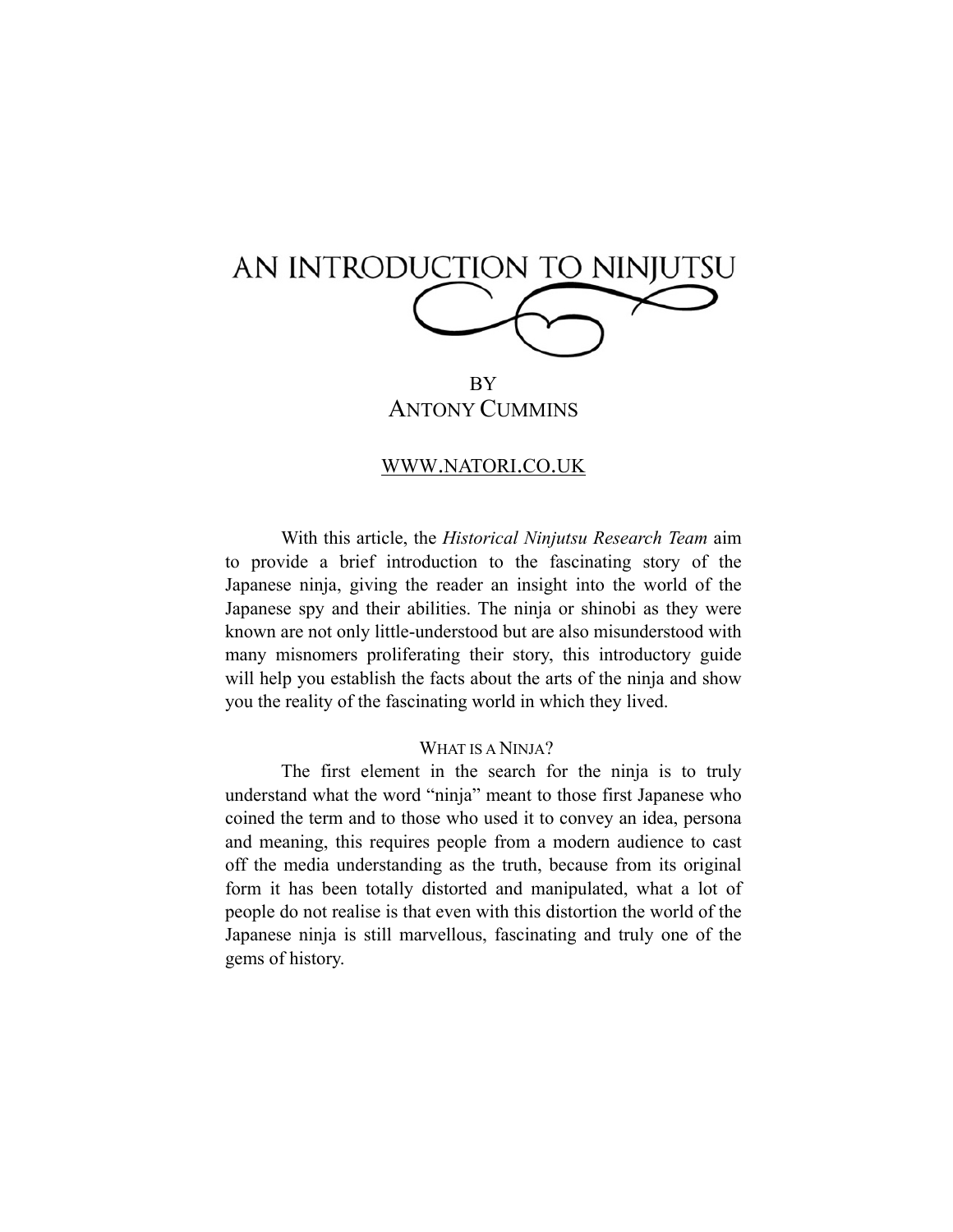#### THE JAPANESE SPY AND THE NINJA

One of the reasons the word ninja is so common within the English language is that there is no direct translation, the most common translation understood by the masses is that of a Japanese spy or Japanese assassin, the problem here is that neither are correct, the word does not carry the full message to the English reader, the reason for this is that the ninja was not just a spy nor was he an assassin, what most people do not know is that in Japan there were other types of spy such as *kancho* 間諜. The ninja are so difficult to

pinpoint due to their long history and the transient nature of the term and its use, hopefully by the end of this short introduction you will have formed a more concrete understanding of the concept of ninja and you will see how it differs to what is normally thought of them, however, in short a ninja was someone who could be classified as; a spy, scout, pathfinder, tracker, intelligence gatherer, infiltration agent, arsonist and thief as well as many other things.

#### THE ETYMOLOGY AND THE MEANING

To understand the ninja better, we must understand the way in which the kanji or Japanese ideogram was formed, while the ninja have had many names attributed to them there are two main versions of the root word that have gained popularity and appear to have been understood by most people in their historical context.

# 忍

#### **Pronunciation:** shinobu, shinobi or nin

**Meaning**: The basic form of *nin* which consists of 'blade' above a 'heart', it has the dual meaning of "steal-in" or "perseverance".

This is by far the most common version of the word ninja, it can also be read as shinobi, it must be understood that *shinobi* was the original word used for the ninja and was the common term used before the Edo period (1603). Historically it was used to refer to the activity of creeping or stealing-in and as a reference to a person; also this is the foundational ideogram that may be used as a verb with the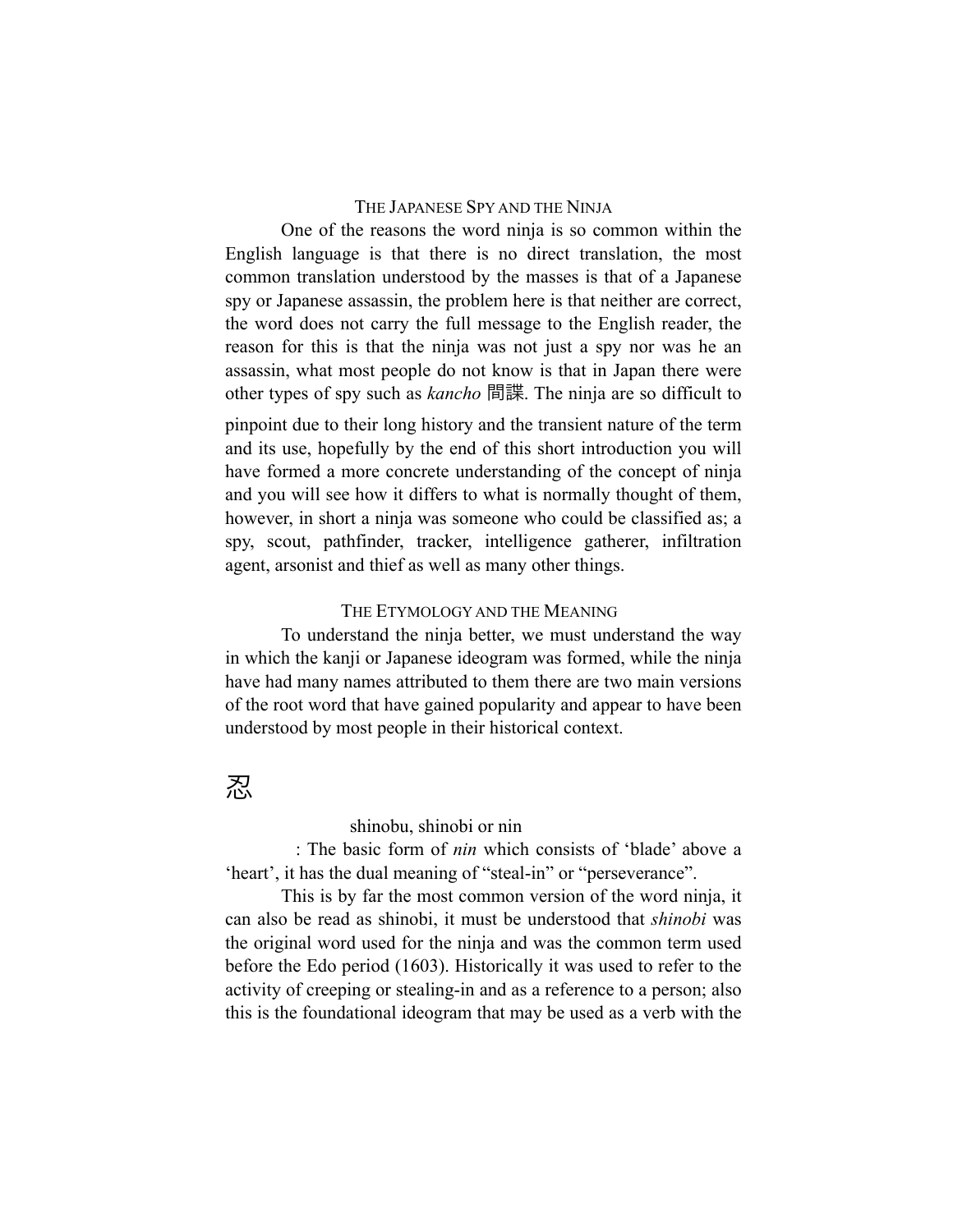ending altered to describe ninja-like activities, for example, shinobi-Iru (忍び入る) *to enter in a stealthy way* or shinobi-Iku (忍び行く) *to go discreetly*.

# 忍者

**Pronunciation**: ninja or shinobi no mono

**Meaning**: This is the basic form of nin with the ending of person or a person who "steals in"

This is the most popular ideogram for the ninja, it is the iconic version and now the only one used to mean ninja in modern Japanese, this version of the word shinobi has been used since the 14th century and is found in the *Taiheki* chronicle, the ideogram used in this manual has a single stroke variation; however it is accepted as the predecessor of this form which can be seen as early as 1560 in the Ninpiden ninja manual.

# 忍術

**Pronunciation:** ninjutsu or shinobi no jutsu

**Meaning**: The art of stealing-in: Nin is the base kanji and jutsu, as we know, means 'the art of'.

The original reading for this is *shinobi no jutsu* but alternatively it can be read as ninjutsu which is now more popular; this is used to describe the arts of the ninja or for a person who can use the skills of the ninja arts. Remember, this is the action of and not the description for the person themselves.

# 忍兵

# **Pronunciation:** ninpei

# **Meaning**: shinobi soldiers

This is a rare version of ninja which was used in the written form only; it is rare because it was written by people of high status when referring to people lower then themselves the second kanji  $\overline{\mathfrak{H}}$  is used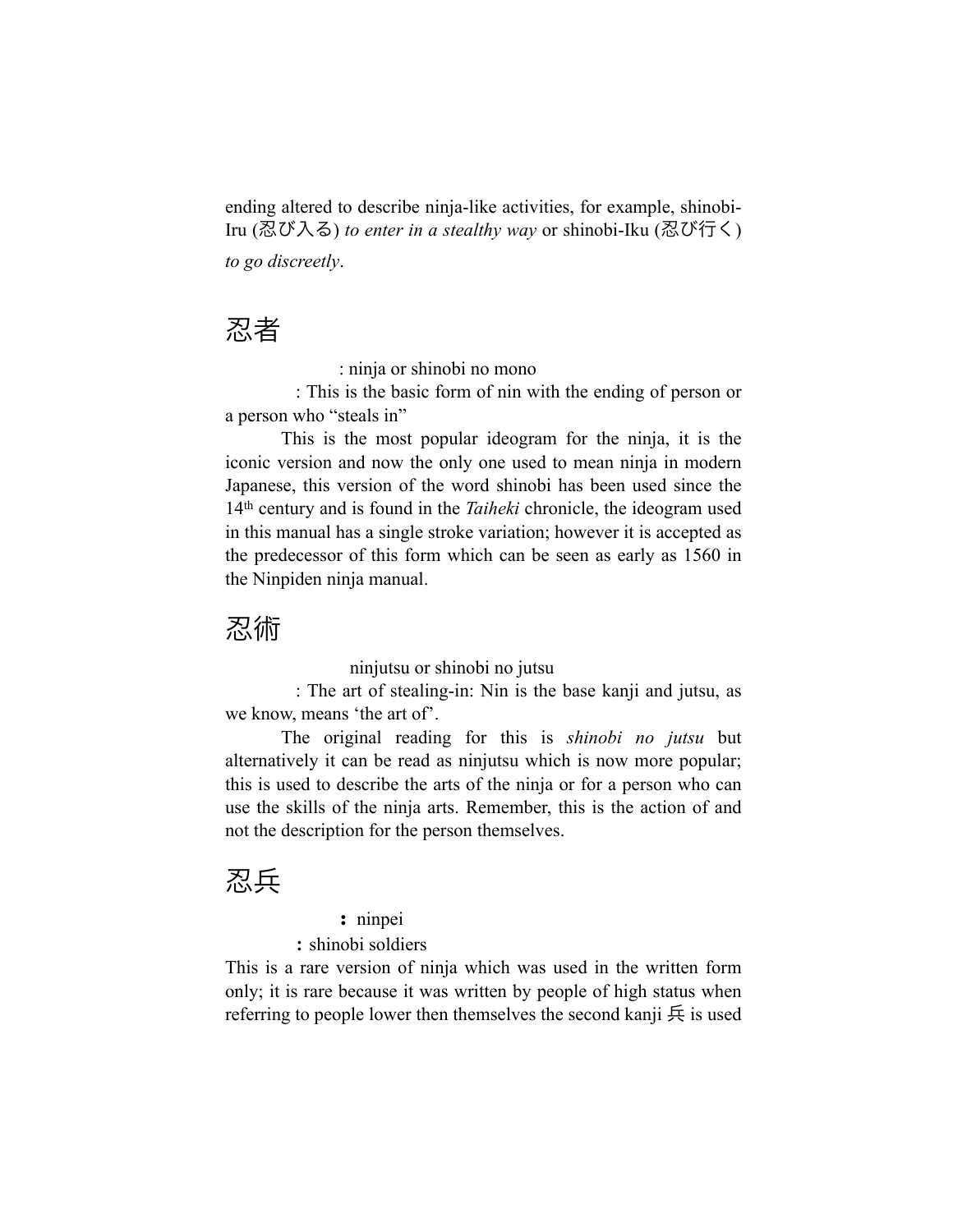for foot soldiers by the military elite and thus, this means 'ninja foot soldiers'.

# 竊盗

## **Pronunciation:** shinobi

**Meaning:** There are two Kanji here, the first, 竊 means 'sneaking or spying' the second 盗 means 'thief, thievery or stealing', thus it could be translated as 'a person who spies and steals':

This version of shinobi reinforces the aspect of stealing and thievery that the ninja were originally linked to and is considered to be an old version.

## NINJUTSU AS A PROFESSION OR SKILL SET

The first thing that must be understood about ninjutsu is that it is not a social status, a hierarchical position or reflection on social standing, ninjutsu in essence is an occupation or skill set, the word *nin* or *shinobu* represents the main element and the concept of *(no) Jutsu* is the art, therefore, ninjutsu is a set of skills that are obtained and used by various people within society that are based around what was and is considered to be the curriculum of the ninja. History has shown that people from all sections of social stratification could be ninja, such as members of the Hattori family and the Natori family who were samurai, down to the unknown *shinobi-shu* or unnamed ninja-troop's that accompanied armies.

What combined all of these people no matter which section of society they were from was a loosely based curriculum that today we would consider to be ninjutsu, however, the skills of ninjutsu have never been fully defined, nor do they stay within the boundaries of the art itself, from an historical point of view we can try to reconstruct this curriculum by using the manuals and references that have been left telling us about the shinobi themselves, it must be understood that the whole of this curriculum was by no means understood by all ninja, so each ninja would have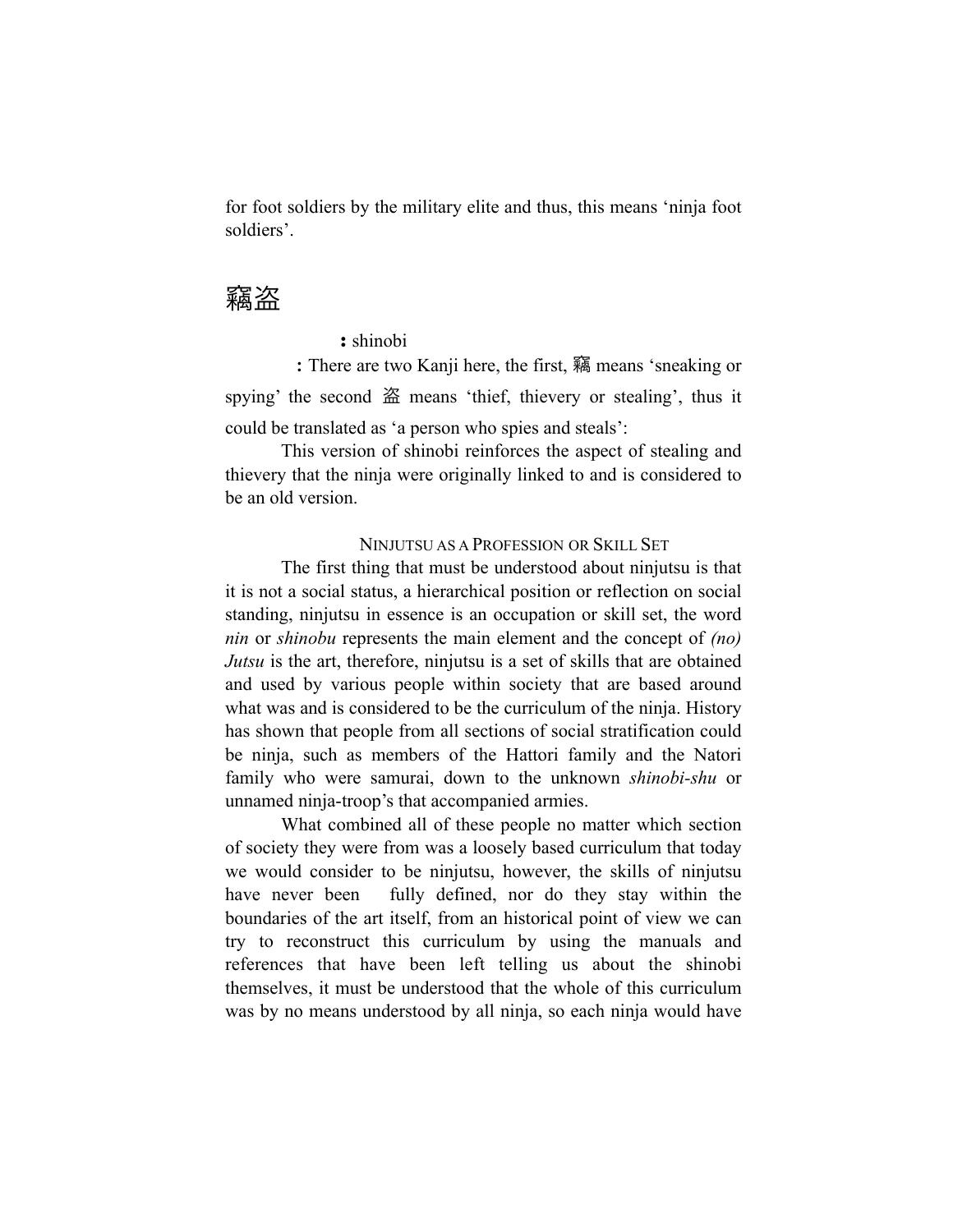been assessed or used in accordance with his depth and understanding of this collective system.

## THE CURRICULUM OF NINJUTSU AND OTHER REQUIREMENTS

What follows is a basic outline of the skills that come under the label of the arts of ninjutsu.

- The art of making and using gunpowder.
- The art of constructing compressed explosives for aggressive use.
- A full and detailed understanding of fire, its construction, maintenance and characteristics.
- A highly developed understanding or torch construction.
- The art of arson.
- The art of infiltration.
- The art of thievery.
- The art of breaking and entering.
- The art of climbing, scaling and all forms of ascension.
- The art of tunnelling.
- The art of acting.
- Investigation skills and conversation techniques with the aim of deception.
- An understanding of deception in all forms.
- The art of espionage.
- The art of disguise.
- The art of scouting.
- The art of boat handling.
- Water crossing methodology and the construction of floatation devices.
- Underwater skills.
- The art of signalling.
- An understanding of knots and rope techniques.
- The art of cryptology.
- Basic zoology and animal handling/training.
- The art of poison and poisoning.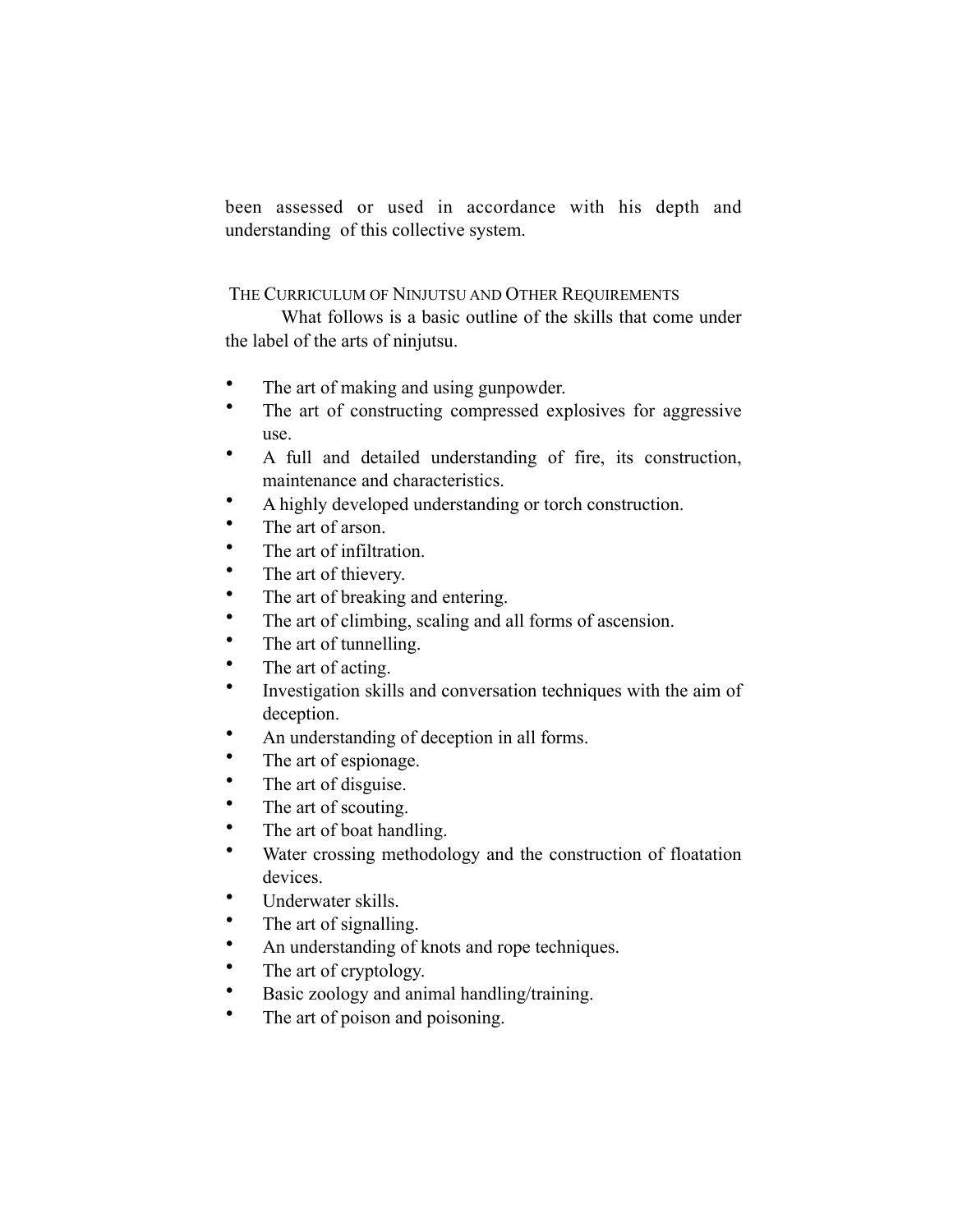- The art of ritual magic and esoteric practices.
- The art of physiognomy.
- The art of cold reading.
- An understanding of medicinal herbs.
- Con-artistry
- The art of trap construction.
- The art of surveillance and following.
- The art of understanding torture methods.
- Bridge and platform construction.
- The art of misdirection.
- The art of cartography
- Lateral thinking.
- To ethically accept treachery and theft as a fundamental principle.
- A deep understanding of castle defences in relation to searching and guarding.

-and others.

#### THE ARCHETYPAL NINJA

In reality when the word ninja or shinobi is used the modern audience think they are describing the archetypal ninja, that is of a man whose *fulltime* occupation or function was that of a professional conducting the skills of ninjutsu. This figure can be outlined as a person who was born or accepted into a ninja tradition and who was highly trained in these skills, who then continued to use them in a professional capacity, it is still unclear how many sub-specialisations there were in the world of ninjutsu or just how broadly a professional ninja was trained, however, a full time shinobi would be considered to be the elite in the world of the ninja and a far cry from the local person who when given money to disclose information, was surprisingly also called a shinobi.

#### THE HIERARCHY OF THE NINJA

Due to a  $20<sup>th</sup>$  century mistranslation it is commonly misunderstood that the ninja held a three tiered hierarchical system,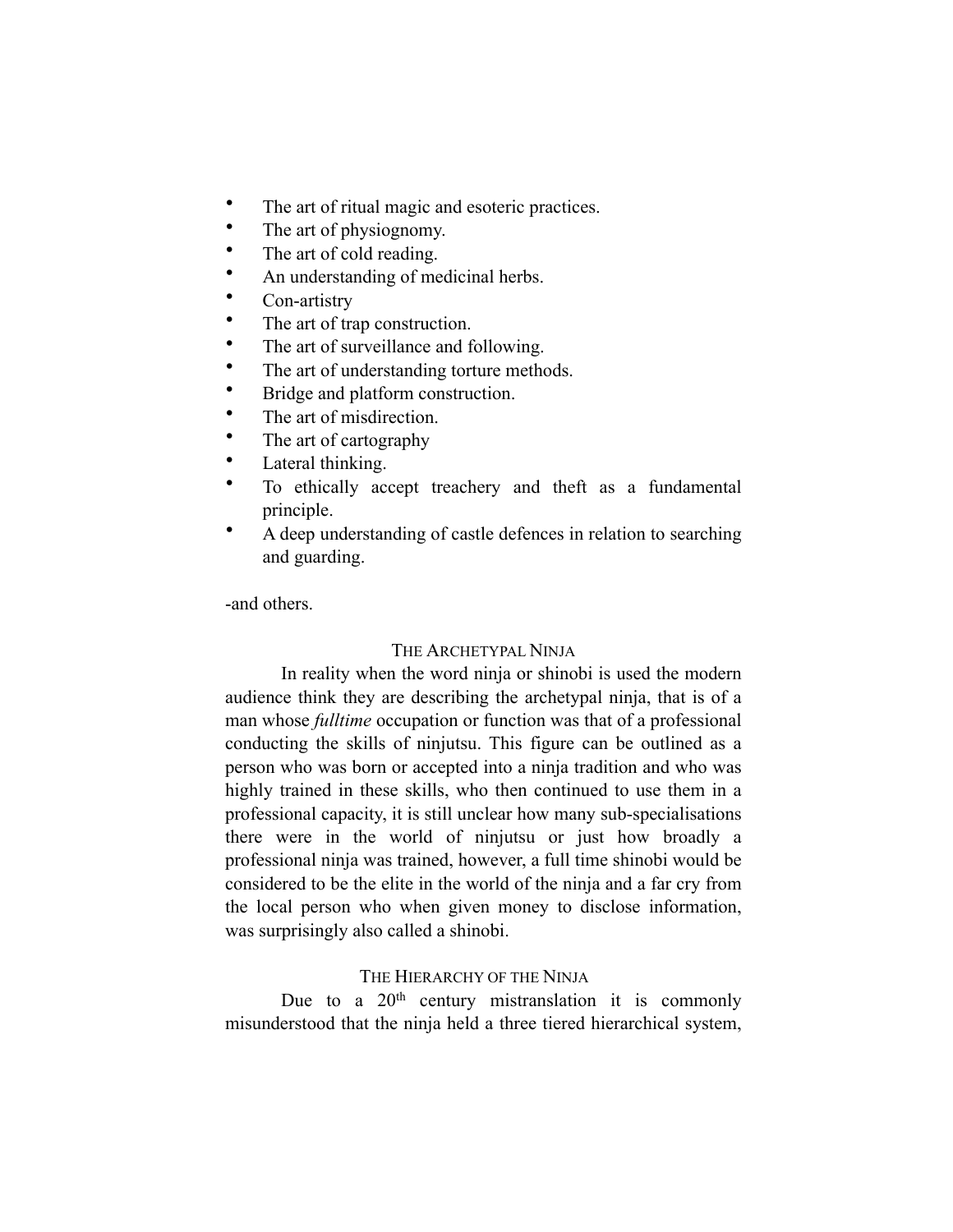the *jo-nin*, *chu-nin* and *ge-nin* or high, middle and low ninja, in reality this system did not exist and there was no social hierarchy connected with ninjutsu, a person's social status in ancient Japan was derived from either blood, family connections or martial dominance, we must not therefore confuse social status with achievement, historical evidence has shown that some shinobi were better than others and were recognised for it.

#### HIGH AND LOW LEVEL NINJA

It must be stated that, even in Japan this concept is still being debated, as the only known historical references for this confirmation of ability comes from a ninjutsu manual called the *Bansenshukai* (1676) and the *Taheiki* chronicle.

上忍 or 上ノ忍 "jonin" or "jo no shinobi" – Great or high levelled shinobi

- 上手ノ忍者 "jozu no ninja" good ninja
- 上巧ノ忍者 "joko no ninja" skilful ninja
- 四達ノ忍者 "shitatsu no ninja " excellent ninja
- 中吉ノ忍者 "chukichi no ninja" ninja of the middle level
- 庸忍 "yonin" ordinary ninja
- 中分ノ忍者 "chubun no ninja" ninja of the middle level
- 中下ノ忍者 "chu ge no ninja" ninja of the middle or lower level

中下ノ庸忍 "chu ge no yonin" - ordinary ninja of the middle or lower level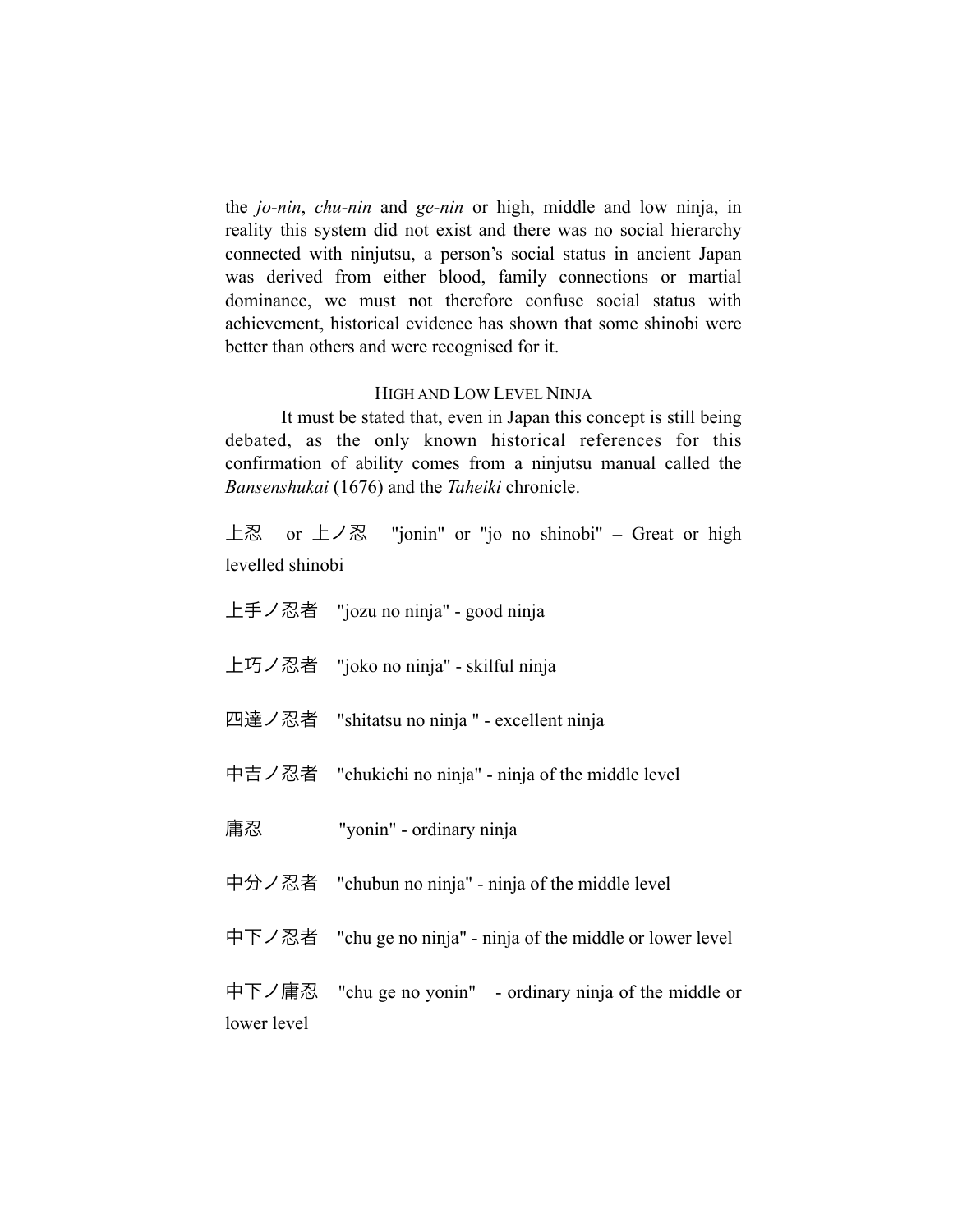下人 "Genin" - the lower class people

陰忍ノ上手 "in-nin no jozu" - skilful performers of night infiltration

忍ノ上手 "shinobi no jozu" - skilful shinobi

As one can see the descriptions are not standardised and generally they tend to describe the ability of the ninja and not his social level, this then leads to the question of the categorisation of the ninja, did they themselves see the ninja as having separate subdivisions within the ninja networks, which brings us to Sun Tzu's *Five Types of Spy*.

GOKAN - THE FIVE TYPES OF SPY

Influenced by ancient Chinese classics the shinobi adopted the 5 types of spy and made use of the system, which they added to their own understandings, the kanji or ideogram used here is "kan" and means spy, there are slight connotations of difference between ninja and spy, however in essence they are part of the same category and a shinobi was without doubt at times a kan or spy.

#### Inkō no kan - Local Spies

Their purpose is to gather information and to achieve their goals by utilizing local dialects.

## Nairyō no kan - Inward Spies

This refers to the method of secretly tempting/bribing an enemy retainer or someone who is close to the enemy and utilizing them for the ninja's own benefit.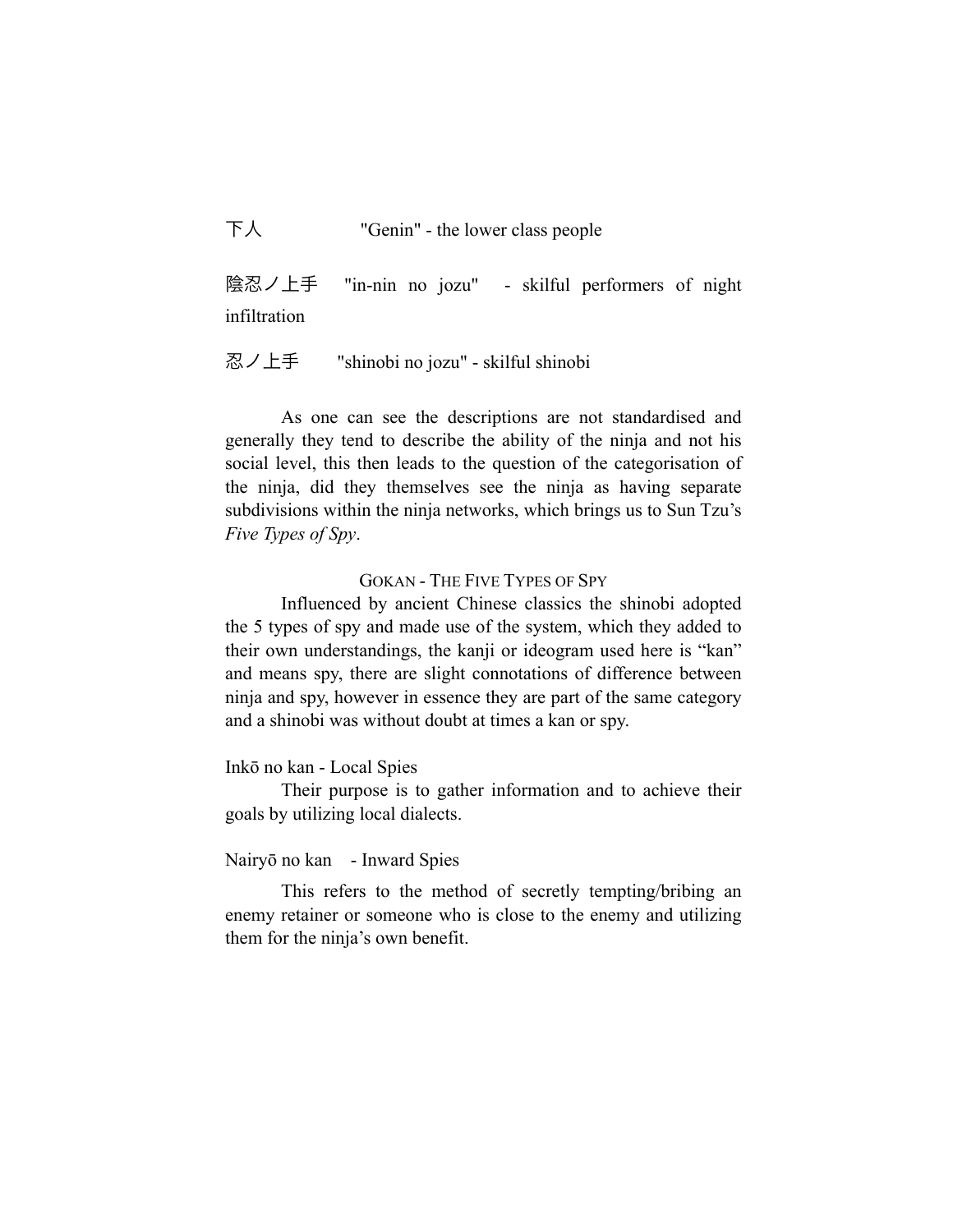#### Hantoku no kan - Converted Spies

This refers to getting hold of the enemy's shinobi and then converting them, this was so they could be used for your own purposes and with their co-operation a ninja would be able to either obtain information or feed misinformation back to the enemy.

#### Shichō no kan -Doomed Spies

This was a spy who was expendable and was normally only used once.

## Tensei no kan - Surviving Spies

This refers to the spies who were recognised as being highly skilled at espionage; therefore it was beneficial for them to survive, being able to continue to perform as field agents.

This above section does not cover all of the ninja; it was predominantly used by the ninja when they were actively employed as spies.

#### A NINJA TIMELINE

The ninja, either described as such or under one of their alternative names have existed for hundreds of years in Japan, but it must be understood that the label of ninja did not always represent the same image at all times, remember that as time went by the outlining requirements of the shinobi changed and their skill sets altered to fit the requirements of the social context they were in.

#### THE ORIGIN OF THE NINJA

The original origin of the ninja is lost to history and without any further findings to help establish its start, it must at this moment in time be left as unanswered, one of the reasons that it is a matter of such difficulty is due to the slight nuances of difference between shinobi and kancho. The word shinobi does not seem to have been adopted until the 14th century, and many people connect kancho and shinobi together, however at other times they appear to be separate entities, therefore, as we can trace the word kancho or Ukami back further, (translates as those *who peep*), we know that spies have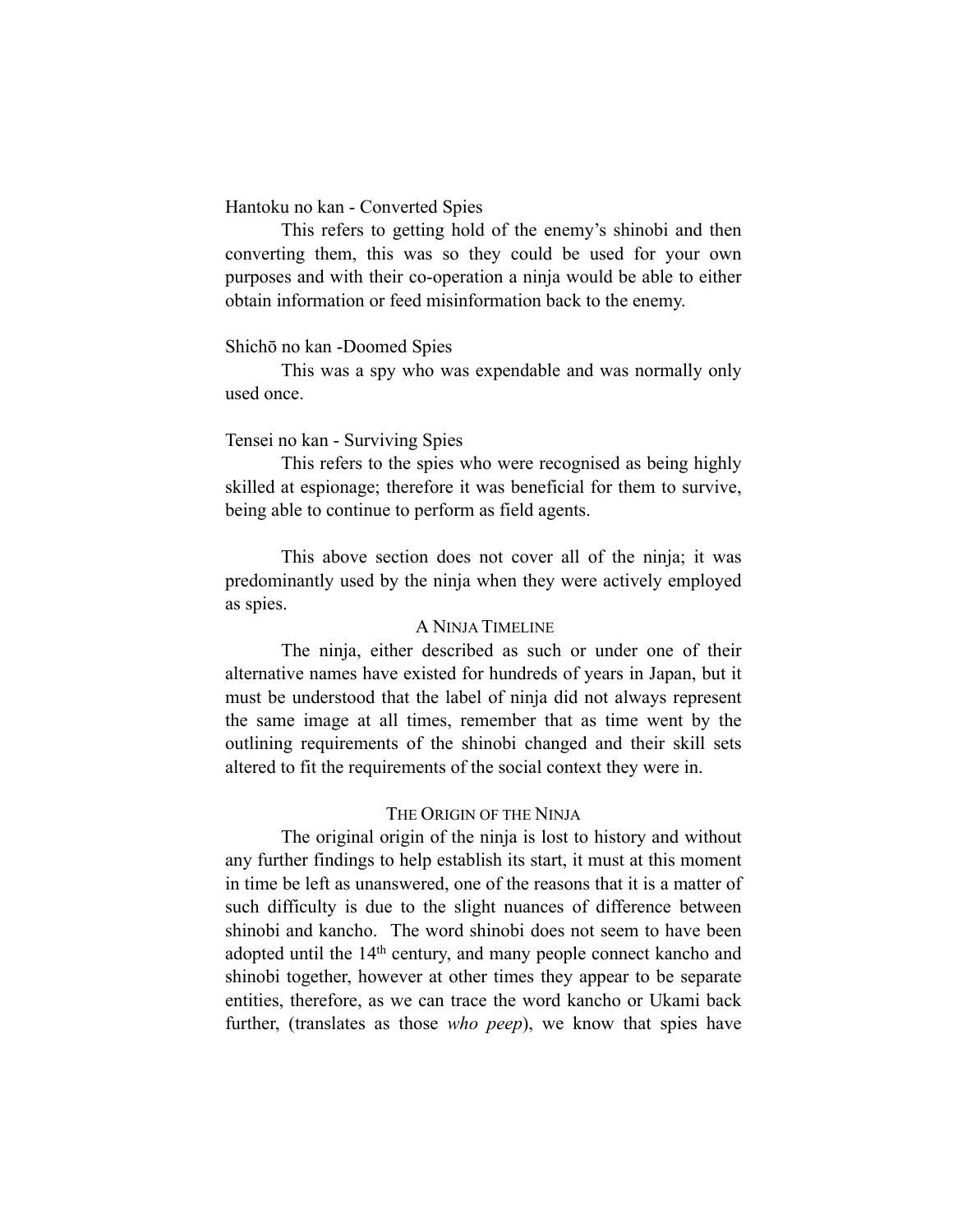existed since before the concept of shinobi, however the question of when did the shinobi first appear may never be answered.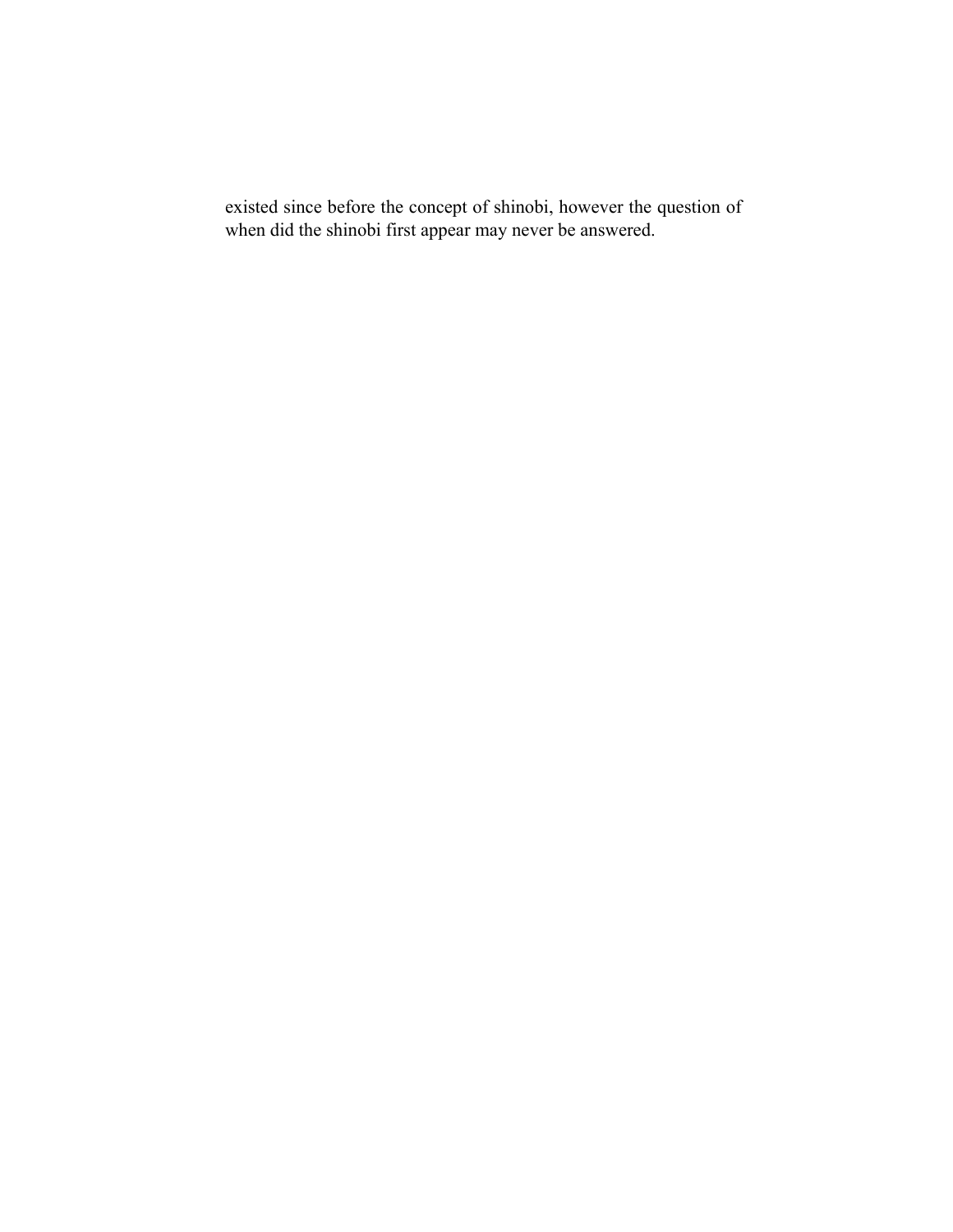#### THE NINJA DARK AGES

*The Ninja Dark Ages* was a time that we know that the shinobi were active and it is without doubt that the concept of the shinobi as a person exhibiting and maintaining the skills of ninjutsu were known to the people of Japan. This time period would fall loosely between the end of the 14<sup>th</sup> century and the end of the Sengoku period - 1603 within this time frame the shinobi are mentioned many times and are recorded in the public records, this then shows that the people of Japan knew and understood the term shinobi or ninja.

#### THE AGE OF THE WARRING STATES

The Sengoku period comes under the above category and is considered the *Golden Age of Ninjutsu*; this is because during that time the skills and crafts of the ninja were being utilized more then ever. A better understanding of the ninja has been made possible because of the writings of soldiers from the warring period, who in their later life described or commented on the skills of the shinobi, because of their writing that they have left we can determine that the skills of the ninja at this point in history concentrated on scouting, espionage, explosives, infiltration and arson.

#### THE EDO PERIOD

The Edo period (1603-1868) is itself a problematic period (division can be a modern concept); a samurai at the start of the Edo period could be considered totally different to a samurai at the end of the Edo period. With the coming of peace many shinobi found themselves both unneeded and without employment, for the fortunate few who were landed samurai they would have been able to stay with their families living off their estates, however it is recorded that a selection of ninja found employment as castle guards, some being stationed at Edo castle, what is not so well known was the fate of the rest of Japan's shinobi, many tales tell of rouge shinobi bandits, but a more realistic theory is that the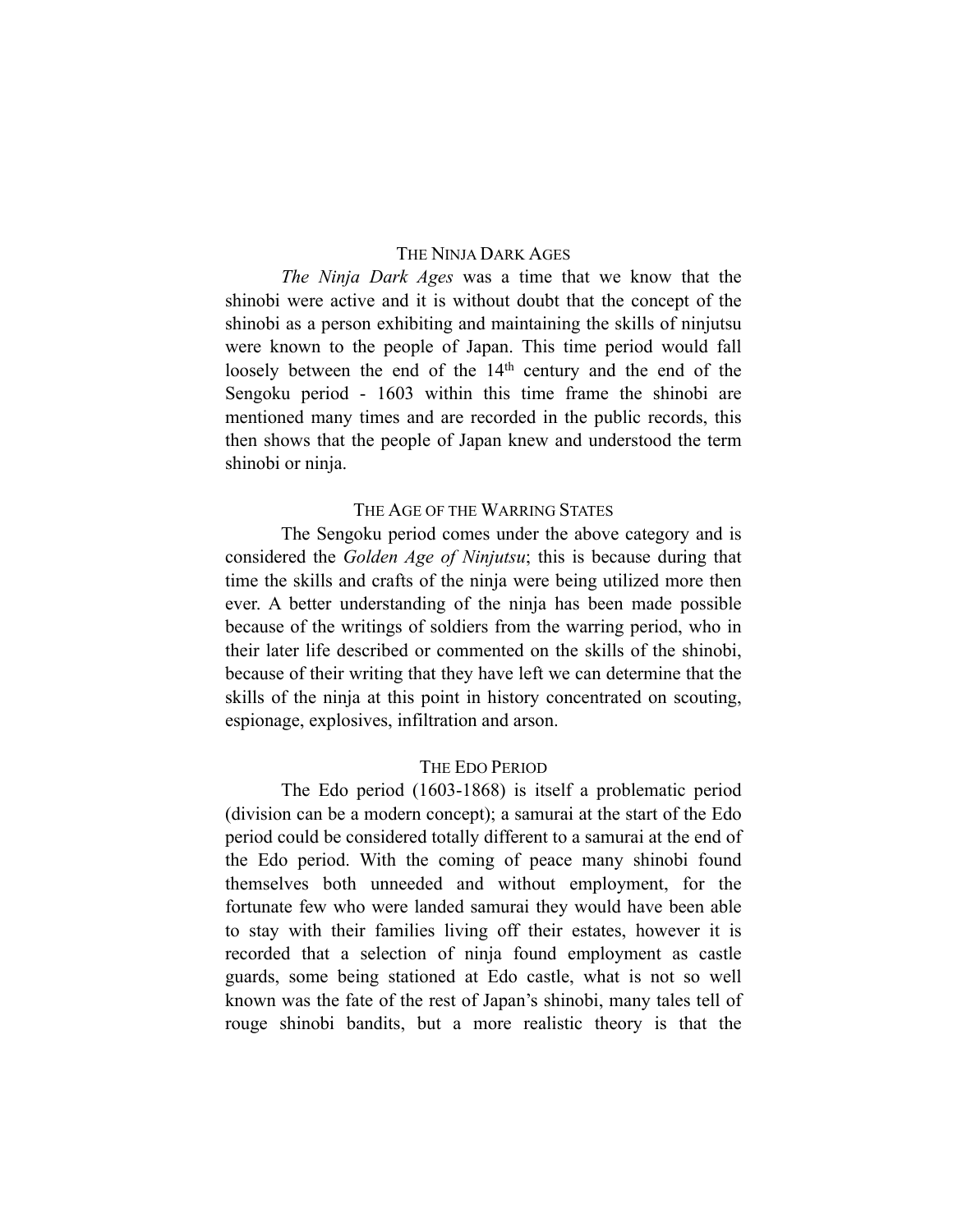professional ninja, who realising that most of his skills were no longer required or even needed and being without work or land would most likely have become involved in the medicine or firework trades, unfortunately because of this some of the skills they knew were simply not passed down and as time and the generations passed many of the old family ninja skills would simply fade, either way the onset of peace certainly heralded the demise of the ninja.

#### THE BASIC EQUIPMENT

The 6 Basic Tools

The ninja had 6 primary tools which were considered to cover the basic requirements needed to perform many ninjutsu tasks, these tools are listed within the ninja manual Shoninki of 1681.

- *1.* The deep and wide straw hat called the *Amigasa* 編 笠
- *2.* The grappling hook known as a *Kaginawa* 鉤縄
- 3. A stone pencil called a *Sekihitsu* 石筆
- 4. Field medicine called *Kusuri* 薬
- *5.* A 90cm piece of cloth called a *Sanjaku tenugui*三尺 手拭

6.A fire starting implement called an *Uchitake* 打竹

A shinobi at times would wear the *Amigasa* hat, the reason being that this type of deep braided hat covered their faces, helping to keep their identity unknown, it was also a very commonly worn hat that was used throughout all of Japan, wearing this type of headwear made it easier for any shinobi to travel or to blend into the background of any crowd, the grappling hook that he carried would help him to scale the sides of buildings and over walls, there he could use his stone pencil to record the layout of a place or use it to record the number of men stationed in a complex as well as any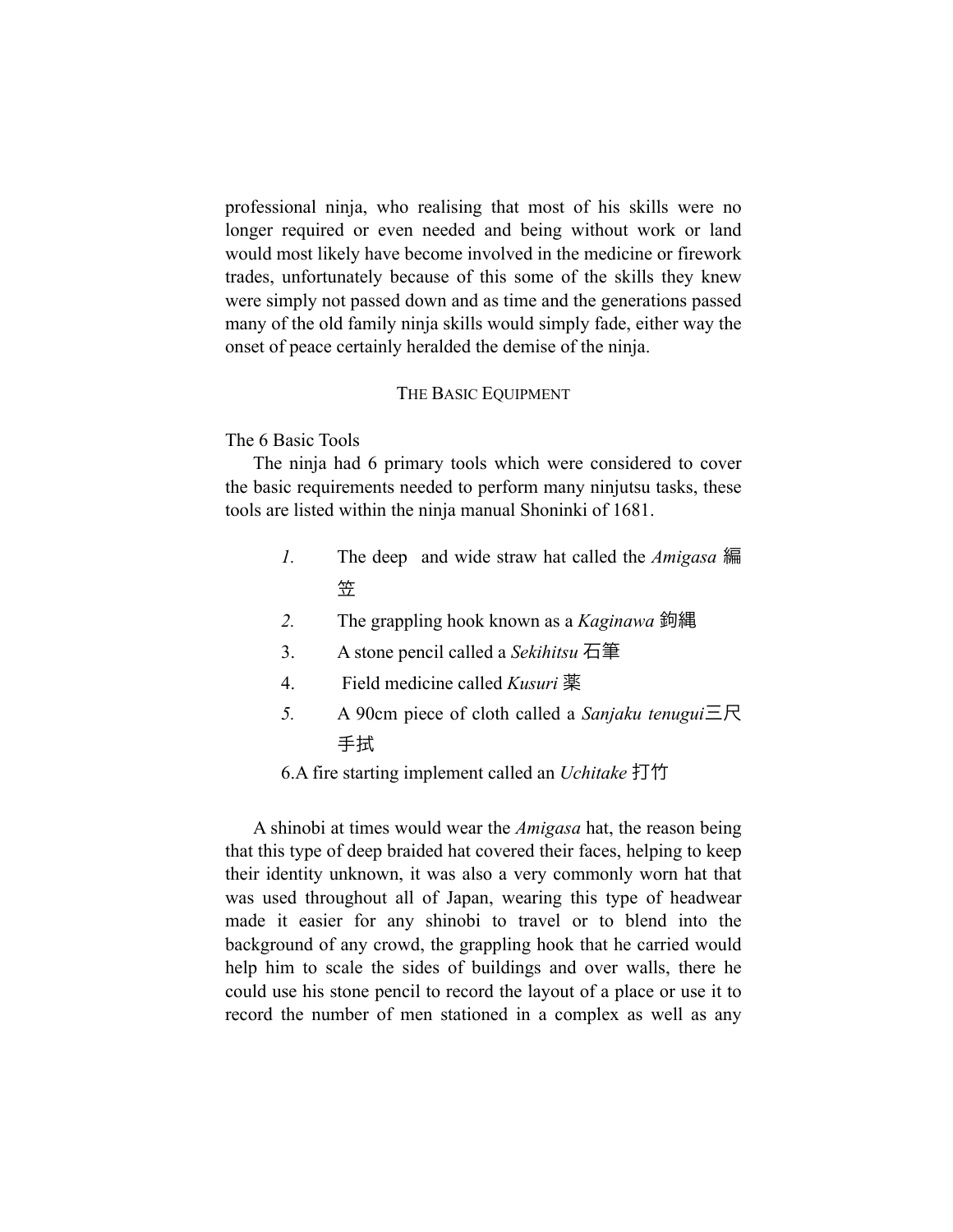other information that his lord may require, if the ninja was to became ill on his mission he may have to use the "worm-killer" medicine as in feudal Japan, it was thought that worms were the cause of all stomach illnesses, to add to this a shinobi may have needed the use of his 90cm section of cloth, which would normally be kept around his waist or folded away in his kimono jacket, this could be used as extra rope or to cover his face, lastly they used the *Uchitake* fire starter, this would be used to start camp fires, light hand grenades, or to commit arson.

#### **TORCHES**

A ninja when meeting or just seeing another person could tell if that other person was also a ninja simply by the way his torch burned, this was attributed to the fact that the shinobi had multiple ways of constructing travel torches, examples can be found of torches that were used for most situations from hand held distance running torches to braziers to flames in the palm which would ignite when the hand was opened, alongside this we see examples of torches that used pine resin which could be separated and passed around to be used as smaller light sources, there were even versions that were water and wind proof, all in all the ninja was a master at constructing portable fires and they considered the art of torch construction to be of a high priority.

#### BLACK POWDER & FIRE

It could be said that these are the core elements in ninjutsu, black powder is a mixture of charcoal, potassium nitrate and sulphur and is used in both conventional fireworks and explosives, the shinobi used this black powder to create a varied number of tools and weapons, from landmines and hand grenades to explosive rockets and long distance burning lights, black powder was at the centre of the ninja's ingenuity and was a staple element of their skills. Fire was also of primary concern; it is highlighted across the manuals that a shinobi should always "carry fire with him", this could be in the form of a flint and steel or in the more elaborate method of conserving smouldering vegetation to be used at the next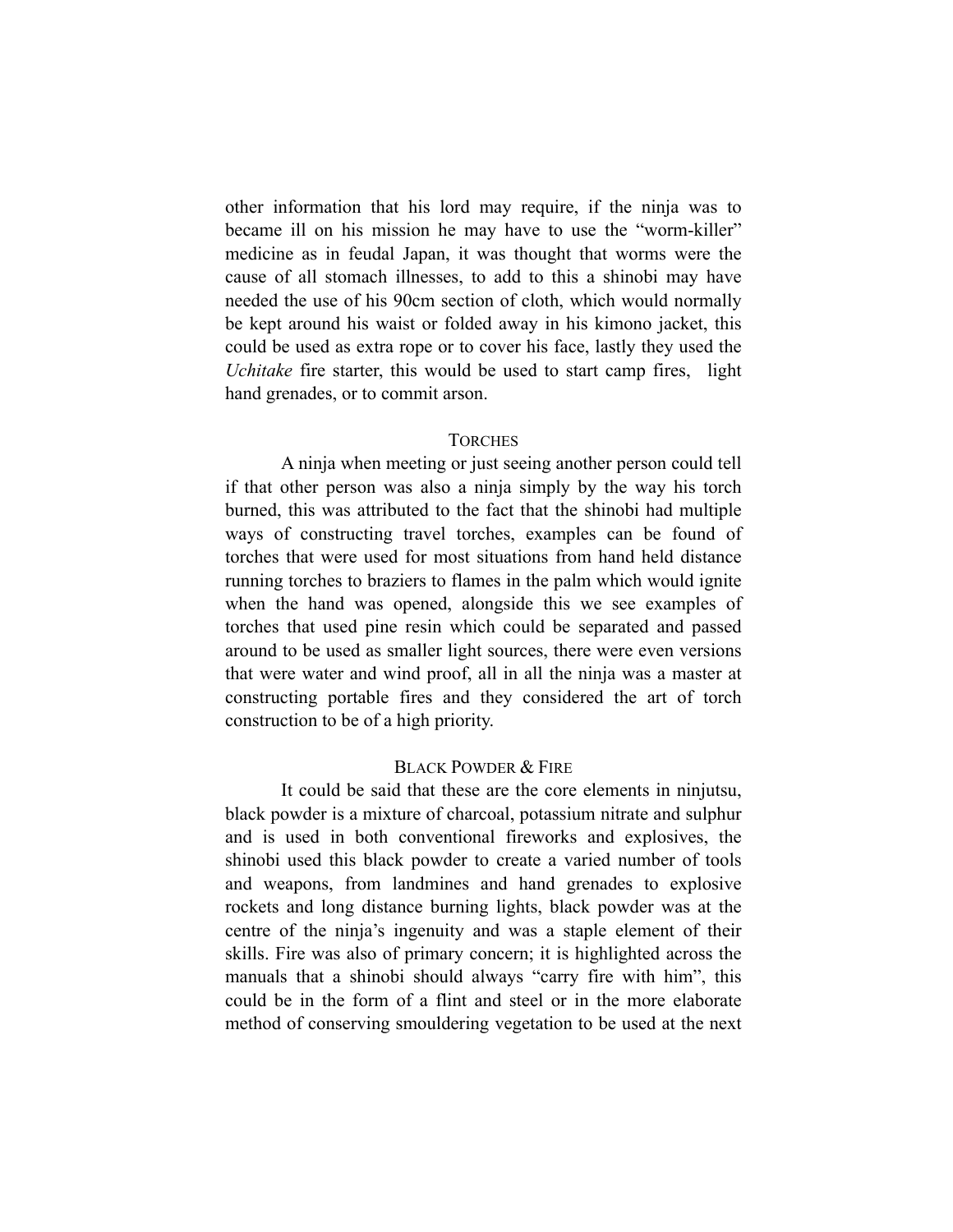destination, the key issue here is that a shinobi should never be without fire and this is representative of the ninja need to cause arson and damage, further to this the ninja was required to have a good grounding in the construction and maintenance of defensive fires and to be able to construct long burning watch fires, as well as knowing how to evade them.

#### BREAKING & ENTERING TOOLS

A ninja was most certainly a spy, and he would have needed the abilities of a burglar/thief, he would also have to be skilled at infiltrating enemy complexes and rooms, to aid him in this skill the shinobi had a series of tools that allowed him to enter traditional Japanese structures, with castle walls the ninja would use a simple saw to open gun ports allowing him to gain entry, from there he would use other kinds of saws to open holes in the buildings and lattice work, a drill would be used to open small holes allowing him to peer inside, with his array of tools he could even lock doors, thus stopping any watch leaving the guard room or someone from a neighbouring building discovering his presence, if a warehouse was latched from the inside, the shinobi had a set of hooked keys that were used to probe the inside and unlock the door, even the basic crow bar along with a hammer and chisel were part of the tool kit and were considered essential for gaining entrance to restricted areas.

#### THE ROLES OF THE SHINOBI

Across the years the ninja have taken on many different roles, the requirements needed of them would change depending on the situation at the time, this does not mean however that a ninja was limited to only one role, the shinobi have always played an important part in the history of Japanese warfare, be it from scout to military tactician.

#### THE MERCENARY AND NINJA FOR HIRE

The popular image is of the ninja is of a hired agent, while this can true it is not consistent in all periods and situations, if one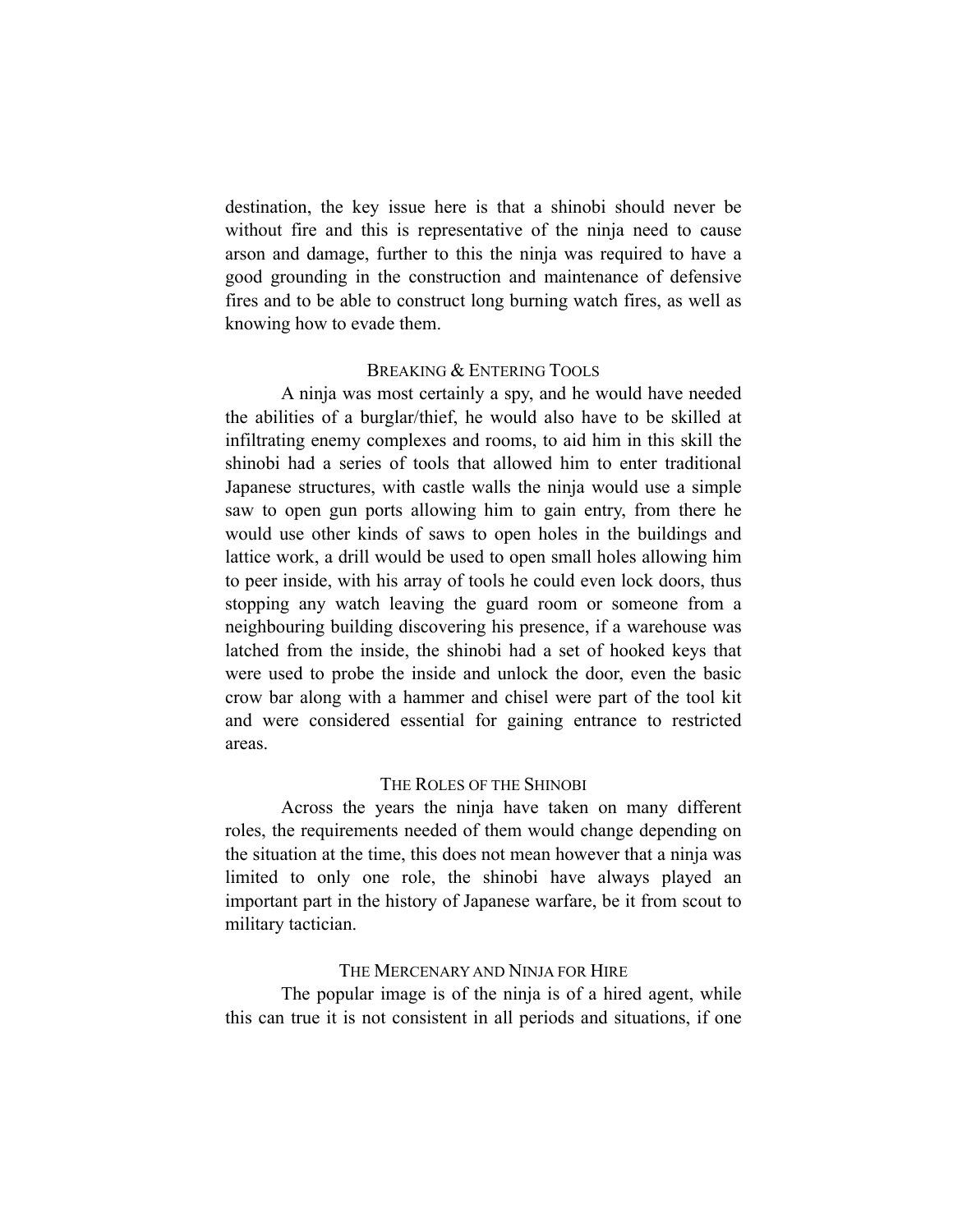considers the author of the Shoninki ninja manual to be a ninja, then he was in the employ of the Tokugawa family as were many other ninja figures, however, the ninja as a mercenary is by far the greatest picture we have of how the ninja applied their skills, it is relatively unknown to what extent the shinobi were hired out, but it is a fact that they were hired. In 1789 three displaced samurai tried to gain employment through the Edo magistrate but were refuted, this episode will be discussed in more depth later in this introduction to the ninja, however what is understood is that because of the lack of war the flow of employment to the shinobi had come to an end, this forced some of the Koka "ninja families" to cease their shinobi training, this combined with the factor that the provinces of Iga and Koka were no longer under the direct control of these "ninja families" shows that these clans had a certain amount of reliance on mercenary work.

What is commonly not understood about the Japanese warrior culture is that in times of war mercenary bands would be hired by different warlords, this means that mercenary movement was more prolific than we once believed, because of this a system of passwords and identifying marks had to be established, this was to help stop any shinobi agents infiltrating armies for the purpose of information gathering, while this does not clarify if the infiltrating shinobi was a loyal retainer or mercenary, it clearly shows the nature and level of mercenary action at that time, also it was not unknown for the families of the hired shinobi agent to be taken as hostages by the very person who had hired the shinobi agent, this was to ensure the loyalty of the hired shinobi, displaying how the shinobi could have shifting loyalties. Lastly, historic writings from the "samurai perspective" show a distrust of the shinobi and the information that they held, as it was not uncommon for a ninja to give away information to other shinobi about their own side, leading to the understanding that there was a mercenary relationship.

#### THE LEADER IN THE NIGHT

One of the most unlikely relationships to come from historical records is that between the ninja and other troops. Samurai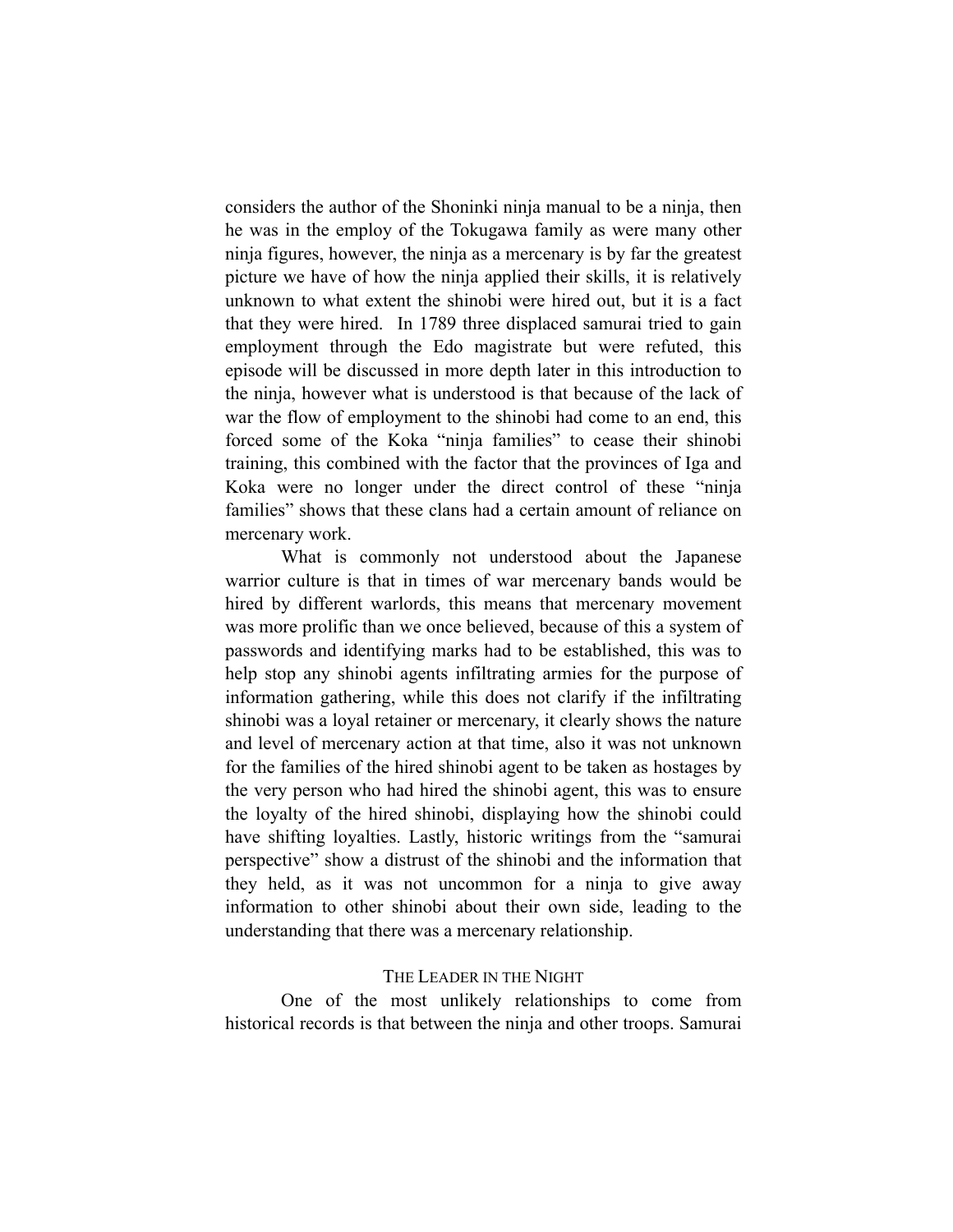warfare was not quite so "Homeric" as we perceive, especially towards the end of the warring periods when there was a tradition of sneak attacks and surprise night raids, because of his skills it was the job of the shinobi to lead groups of warriors from their battle camp to the enemy lines and to take charge of the night raids, it was also their responsibility to plan and conduct retreats, according to the Shoninki manual, the name Yato 夜頭 means "leader in the night" and reflects this position however, later on the name Yato changed to 夜盗 meaning "thief in the night" which reflects a shift in attitude due to the end of the wars and the changing use of the shinobi.

#### THE LOYAL RETAINER

To understand if the ninja was ever a loyal retainer, we have to establish the fact that the warrior culture during the warring periods and before was not as straight forward as the four tiered and rigid system of the Edo period, the "samurai" or varying levels of warrior in the warrior culture meant that some people acted as mercenaries while others had varying levels of devotion of servitude; therefore, some of the samurai in the employ of warlords as permanent retainers will have understood ninjutsu and would in our understanding be ninja. The Japanese warrior Fuma Kotaro is a prime example, he is known due to the Hojo Godaiki document which is a semi-fictionally embellished account of the Hojo clan, whether Fuma was a real person or not is unproven, however what is certain is that he is attributed with having an annual salary in exchange for leading a gang of Rappa (shinobi) with the task of clearing the Hojo domain of thieves and brigands, also it is stated that the author of the Shoninki is considered the grandmaster of the Natori Ryu School, which contained his ninjutsu style thus making him by definition a shinobi under permanent contract. It must be stated that he was hired as a squire and entourage and known as a master of a school of military science, so it is logical to assume that his shinobi skills were not unused or unknown to his lord, other examples exist, however, it is enough to understand that some ninja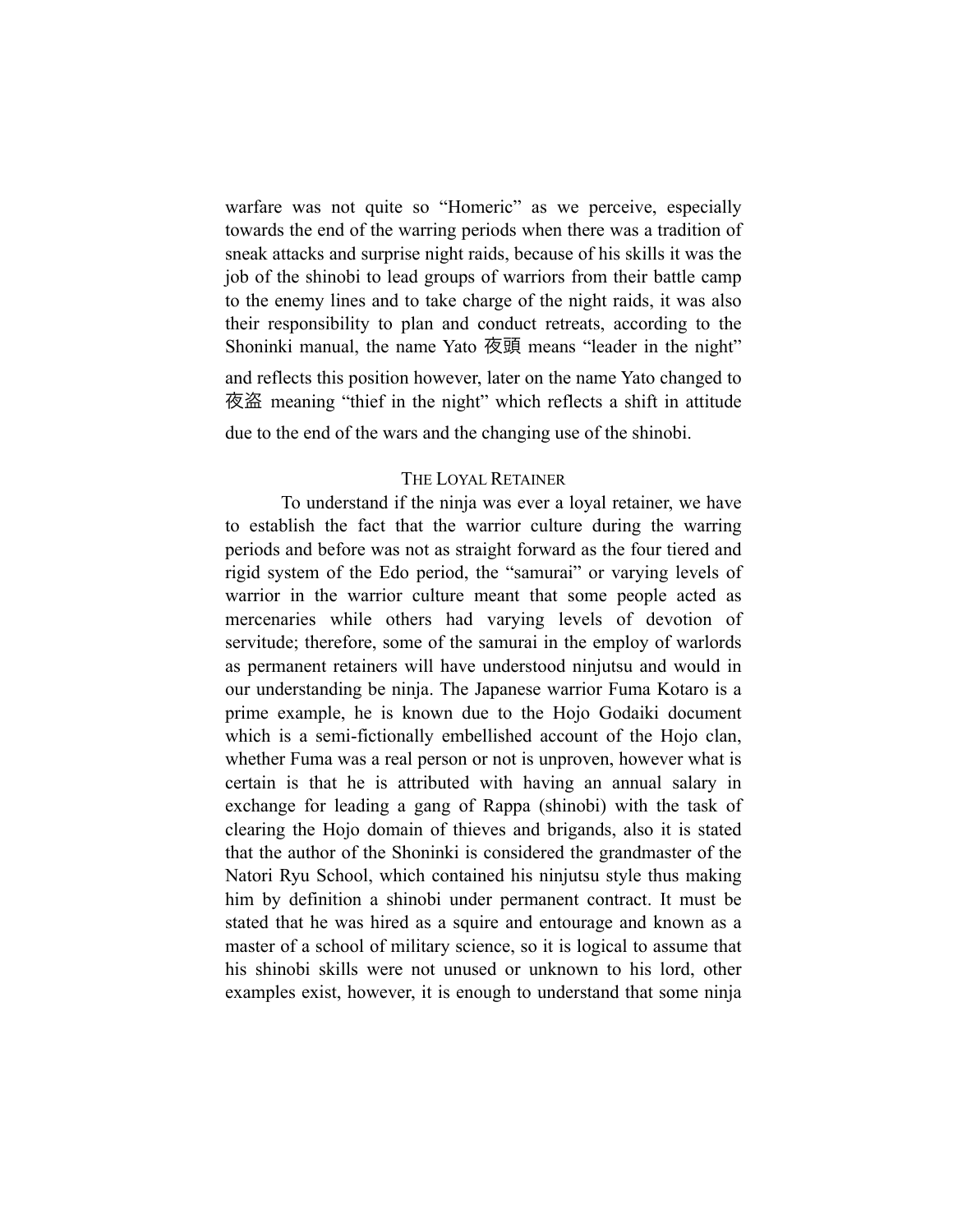were classed as loyal retainers and that not all shinobi were hired mercenaries.

#### THE THIEF AND THIEF CATCHER

One theme that continually crops up within the shinobi manuals and documents is the concept of the ninja as a tracker or thief catcher, in all correctness the term used is "criminal" which is best translated as target, the shinobi were used to hunt down wanted men and those deemed to be considered dangerous enough to be pursued by the clan, this brings into usage the three main forms of "criminal catching rakes" or special pole arms designed to ensnare those who you wish to apprehend, interestingly the author of the *Bansenshukai* manual hints at his disapproval of the ninja being used for such a task, presuming believing that the shinobi were above this chore.

The ninja as a thief is one as old as any and is as close to the truth as any other image, an old form of ideogram used for shinobi translates as thief-stealer 竊盗 and shows that the concept of a ninja as a burglar stretches back to at least to the late  $16<sup>th</sup>$  century, predominantly the ninja was an *intelligence thief* and information trafficker, feeding his commander with battle information and intelligence about the opposition. In his manual, Natori Masatake states that the *Nusubito* (thief) and shinobi are the same in skill, the only difference being in motivation, the shinobi were also required to damage any weaponry or targets with the aim of hampering the efforts of the opposition by "stealing in" to carry out this destruction, overall in one way or another the ninja must be seen as a thief, a label that would earn mistrust and the connection of dishonesty and banditry that they later become associated with.

#### THE SCOUT

One role that the shinobi were highly active in was the role of army scout, the ninja would often be sent out to lead an army on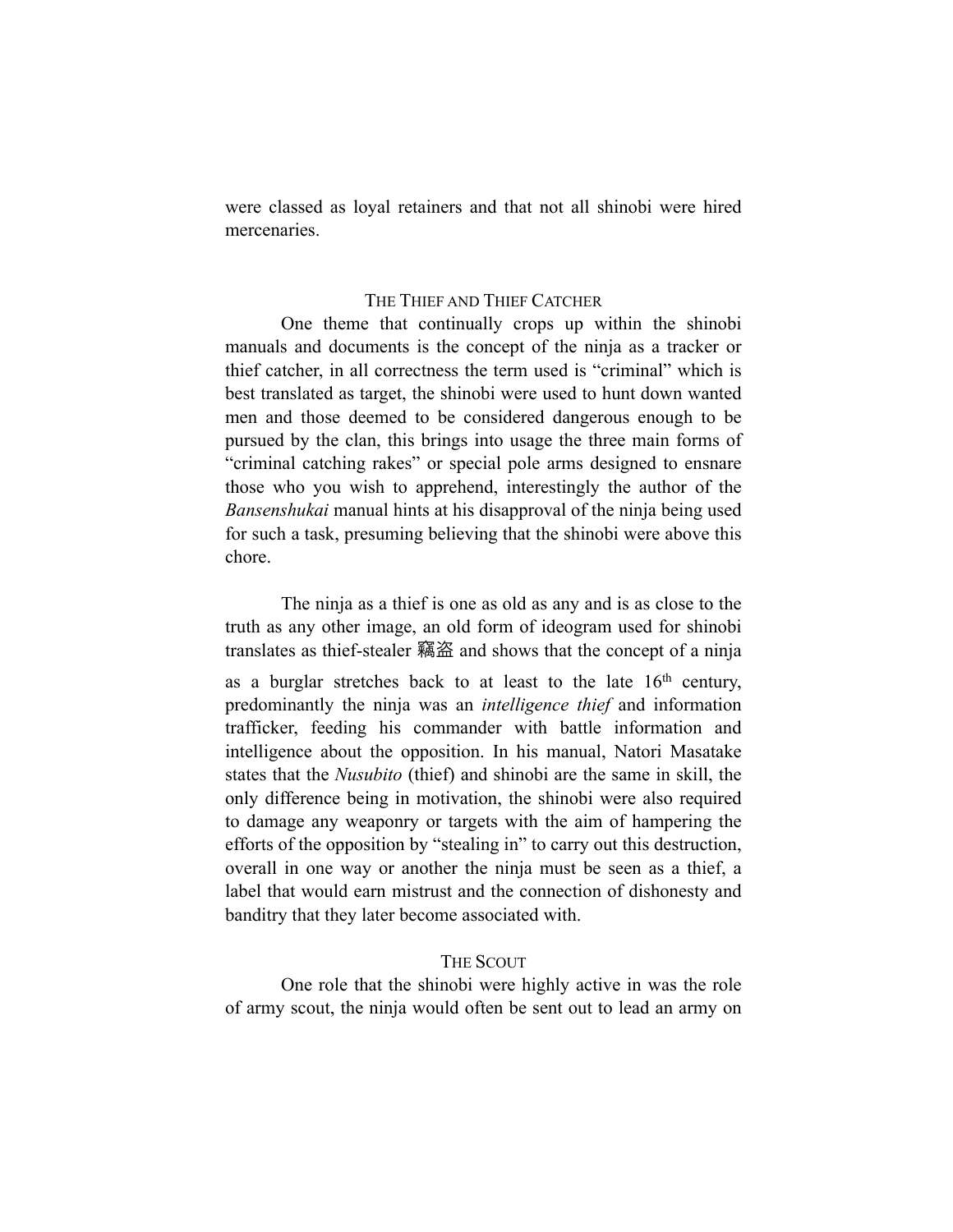the march or to investigate the lay of the land, martial poems of the times say that a ninja (who without delay) should map out the rivers and mountains and return with the information and give it to the tactician.

When two armies' battle camps were lined up opposite each other, there could be quite a distance between the two opposing forces, it would then be the job of the shinobi to "haunt" those areas, either to attack sections of the enemies battle camp or to defend their own against any enemy who may try to infiltrate or attack, the war chronicler Matsuda Ichiraku Nyudo Hideto writes that Komatsu Castle, the castle of Niwa Nagashige was being scouted by a commander from the army of Maeda Toshinaga and so in response the castle inhabitants sent out shinobi to intercept them.

Further to being a field scout the shinobi was the agent that would scout out enemy fortifications, interestingly most of the evidence for this comes from the defensive measures that were used to counter act this, there exists the skill of *Kamaritsuke* or "detection skills of the ninja" this was a thorough investigation of the castle or battle camp, the regular guards would make their usual rounds followed by people trained in these search methods, the aim was to search all areas of the castle and its groups looking for any enemy ninja, to add to this form of defence an elaborate system of passwords and identification marks were set up to catch any enemy ninja from gaining entrance through disguise, this led to the requirement of shinobi or shinobi trained soldiers helping to secure and guard castles.

#### THE CASTLE GUARD

The shinobi took an active role in guarding castles, but it is unknown to what extent this happened, or if the regular guards themselves were simply taught some elements of ninjutsu, however, a fact recorded within some manuals is that a number of castle guards were taught to understand some of the basic tricks that the shinobi would use to created misdirection, this included such things as placing objects outside of doors or creating a noise just to see how the guards themselves would react. Having the special search skill known as Kamaritsuke, "the detection methods of the ninja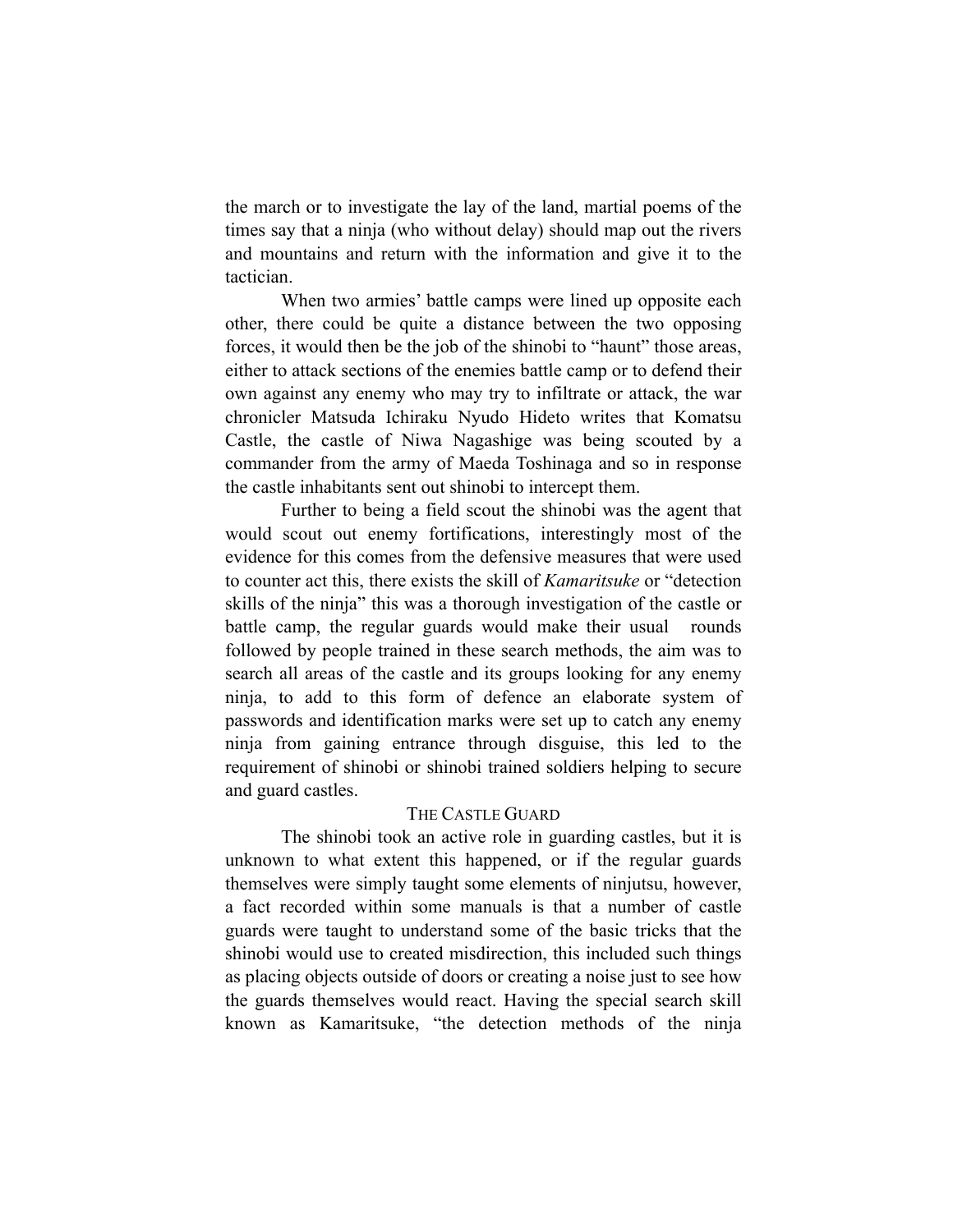(Kamari)" these shinobi trained guards would search every inch of the castle, from the darkest corners to the lowest drains, searching for any ninja who may try to infiltrate, strangely, one technique used by the shinobi to test the guards reactions was to play a musical instrument or to sound some drums this was to establish if the guards were alert and on form, if it was the case that the guards were "on form" the probing shinobi would simply retreat and wait until a time that was better suited, another place you would find the ninja when not trying to infiltrate or guard castles was with an army and on the march.

#### SHINOBI GROUPS WITHIN AN ARMY

One fascinating subject the historical records have left us is the fact that the ninja were used as army squads and were termed as *shinobi no shu* 竊盗衆 or shinobi troops, we can reconstruct the tasks the shinobi were given by cross referencing public records and contemporary documentation, all of which lead to the common conclusion that the ninja were used as scouts, infiltration agents/ arsonists and commando groups, when "on the march" the army lists of the time tell us that for every 4,000 soldiers within that group the ninja would number around 20 and that they were a distinct and separate group, it is unknown if these were mercenaries or salaried members of a clan, however, logically and as stated previously each situation would be an independent issue with the mercenary taking prominence. An interesting factor here is that the shinobi troops do not appear not to be in disguise nor do they appear to be hidden, accounts from the warring states period show that those people trained in *shinobi no jutsu* or the arts of the ninja were known to their comrades, however, in sharp contrast the post war shinobi were kept a clan secret, this does not mean that in the warring states period no shinobi were a secret commodity, it simply reflects the acceptance of them as part of an army on the march.

The roles of the shinobi, as highlighted above were varied and vast, and differed much during their history, however the archetypal shinobi or the ninja common to our image and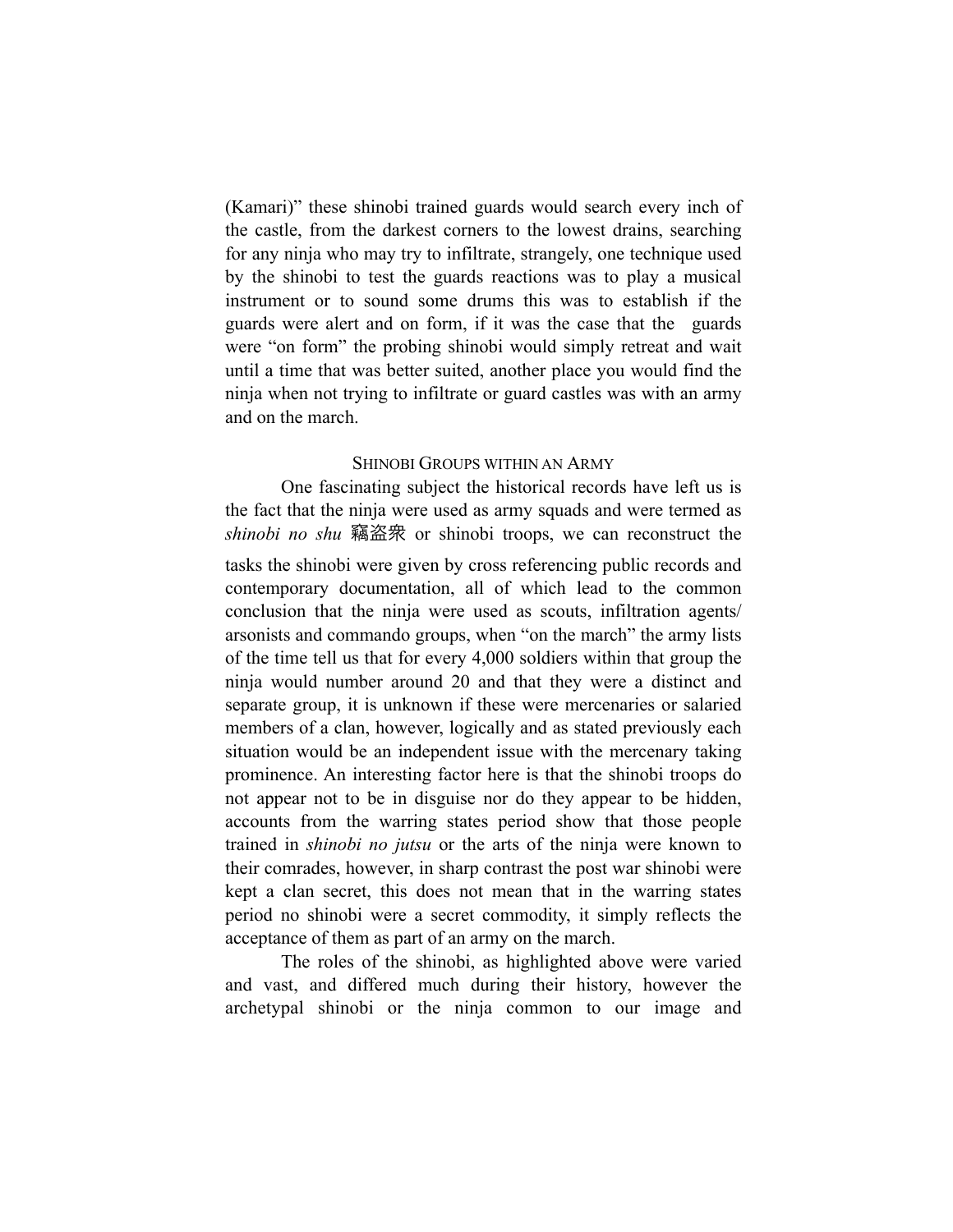understanding, is that of the infiltration unit, the secret agent of the Japanese Middle Ages.

#### IN-NIN & YO-NIN

*In & Yo* are the Japanese equivalent of the Chinese *Yin & Yang* and hold all the same philosophies, In-nin and Yo-nin are the basic and fundamental division in ninjutsu as all aspects of the ninja arts can be placed in either one of these categories, on a basic level, In-nin is the art of dark ninjutsu or to infiltrate the enemy lines without being seen while Yo-nin can be summed up by all the arts used by the ninja to infiltrate an enemy position while being in disguise, this means that the ninja adopted two differing tactics, one was the night time infiltration unit and the other was a travelling undercover agent.

#### THE UNDERCOVER AGENT

Yo-nin as described is the practice of infiltrating the enemy lines in the open and doing this by adopting a disguise and travelling incognito, this was done by adopting certain identities which helped with ease of travel and which became formalised as the 7 ninja disguises.

The seven basic disguises of the ninja are a set of 7 identities that the shinobi will use to move around the cities and highways of Japan, disguises that allowed them to go by virtually unnoticed and unquestioned, there are also variants on these 7 depending on the sources used, the following 7 are taken from the Natori's Shoninki. The Ninpiden manual is less formalised and simply suggests certain disguises, which include a monkey trainer or samurai.

1.*Komusō Zen monks.*

2.*Shukke monks.* 

3.*Yamabushi* mountain priests.

4.A Merchant.

5.*Hōkashi street entertainers.*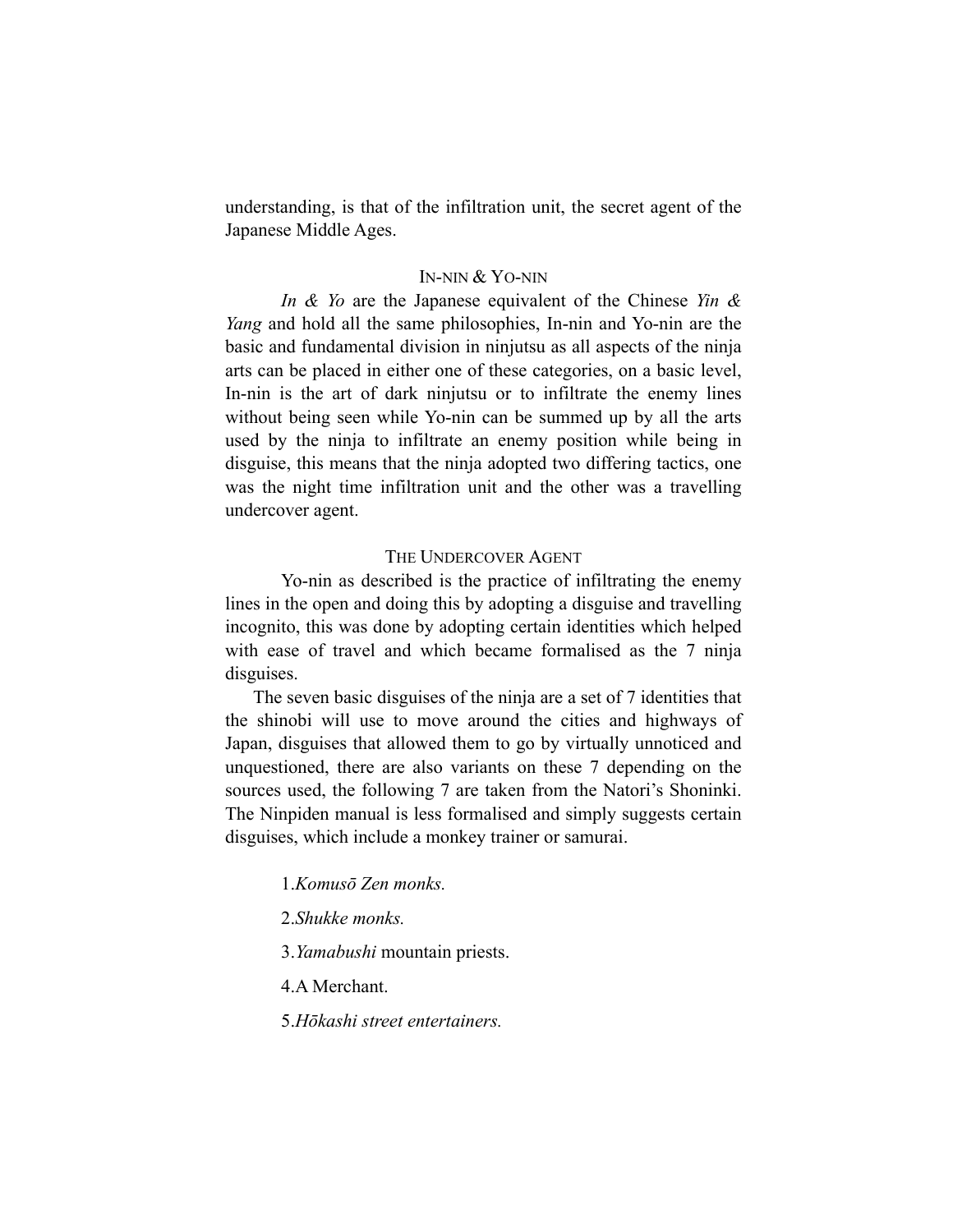#### 6.*Sarugaku theatre performers.*

#### 7.*Tune no katachi or street clothes.*

It must be mentioned that this list is not exhaustive and represents only the most popular disguises adopted by the shinobi, the historical manuals do warn that ingenuity is at the top of a shinobi's needs.

#### THE NIGHT TIME INFILTRATOR

The art of In-nin or night time infiltration, is just one of the arts of the ninja, it may have consisted of having to trek across vast wildernesses and scale mountain ranges just so as to be able to infiltrate the enemies lines, then having to cross moats, steal into castles all to perform certain set tasks, be it espionage, thievery, confusion, damage, arson or just intelligence gathering, on these missions a ninja may have had to undertake these endeavours alone or at other times as part of a team, while it cannot be determined to what percentage of the ninja's time was spent operating in such a way it can be logically concluded that In-nin was largely required in the periods before the era of peace. It is because of these exploits that we have our modern day view of the ninja and it has helped promote their phenomenal fame, this has drawn generation after generation to marvel at their feats.

We can see the reality of In-nin from the following historical documentation:

Tamon-in nikki:

"The Iga Group (ninja) entered Kasagi castle in secret and set fire to a few of the priest's quarters."

The Ou Eikyo Gunki chronicle:

"Within Hataya Castle was a person with renowned shinobi skills and that night he entered secretly into the enemy camp"

The Iranki war chronicle: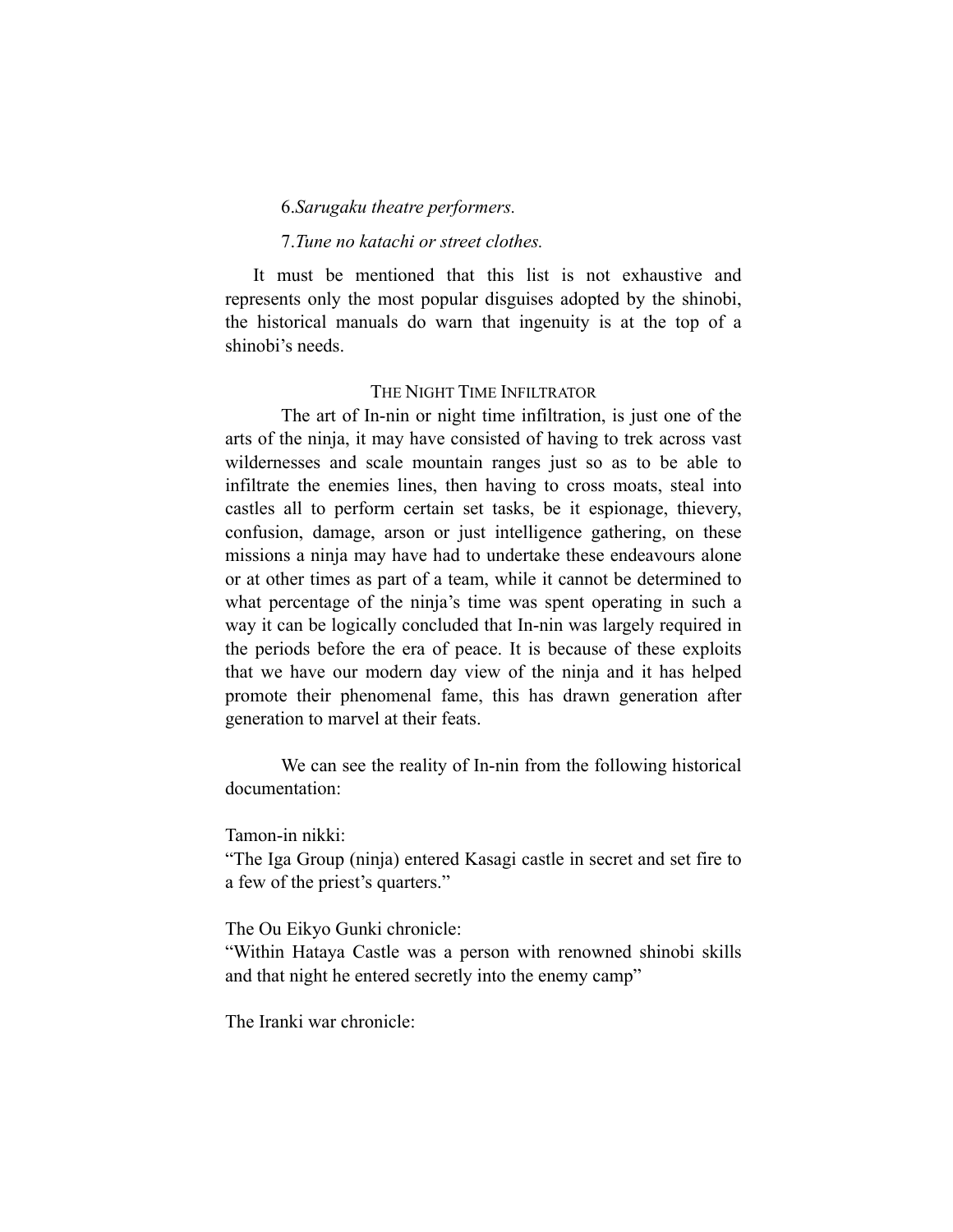"In addition to this from the skilled men of Iga, twenty men who had mastered shinobi no jutsu set fire to various places outside the castle" (still under guard).

The reality of these skills would have been tremendous, as an In-nin agent would have perhaps had to cross a moat, scale the castle foundations, conquer the heights of the palisades and then breach the actual castle with its complex of buildings all the while remaining undetected, these tasks would sometimes be performed by an individual and at other times by teams, the sheer ability to perform these tasks alone sets the standards and reinforces our respect for the medieval ninja, from historical sources we do know that when the ninja were sent to prepare or weaken a castle for an external assault, before they left for their mission they would be given a password and a symbol, the assaulting force would be informed of this, then when the assault was taking place the shinobi who had infiltrated the castle could hide so as to not be killed by their own side, if they did need to escape and return to their own camp then they would use both the password and symbol to pass the frontline with safety.

The *Bansenshukai* of 1676 lists by name those who were considered true masters of the art of infiltration and In-nin.

> 1.Nomura no Odaki Magodayu 2.Shindo no Kotaro 3.Tateoka no Dojun (Or Igasaki) 4.Shimotsuge no Kizaru (Or Taro) 5.Kozaru (Hachiro) 6.Ueno no Sakoba Saemon (Or Shiro) 7.Yamada no Yemon (Or Seto) 8.Kambe no Konan 9.Otowa no Kido 10.Kabutoyama Taroshiro 11.Kabutoyama Tarosaemon

In the Edo period of peace, In-nin seems to have concentrated on infiltrating manor houses or house complexes and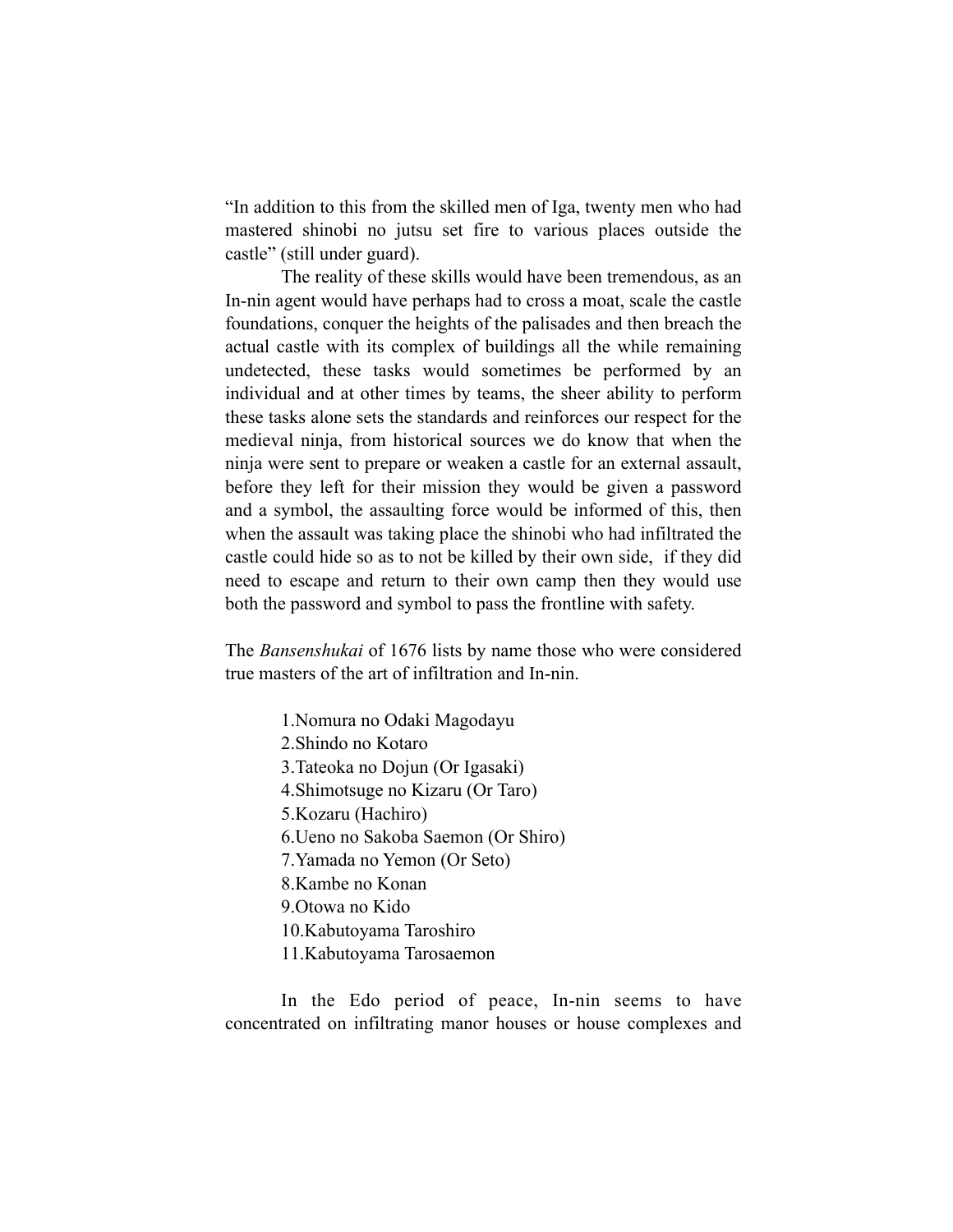sometimes appears to be mixed with Yo-nin, an example is as follows; a pair of disguised shinobi will argue outside of a house gate while a third waits nearby, when the occupants of the house come to see what the commotion is the third shinobi sneaks inside and opens some of the window locks and sees what the arrangement of the rooms is like, then quickly exits, later when all is quite the three will "steal in" and go about their business.

It is unknown to what extent a ninja would divide his skills between In-nin and Yo-nin, some shinobi may have only operated in one, while some may have been skilled in both branches.

#### THE THREE MAJOR TEXTS

#### THE BANSENSHUKAI

The *Bansenshukai* or *The Myriad or Rivers Joining One Ocean* was written in 1676 by a man called Fujibayashi, it is a selfprofessed collection of information collected from other ninja manuals with the aim of concentrating the wealth of ninjutsu knowledge into one area for prosperity and recording, it is considered the largest and most concentrated information on the arts of ninjutsu and covers a vast amount of subjects.

#### THE NINPIDEN OR SHINOBI HIDEN

The Ninpiden or Shinobihiden means *The Secret Ninja Tradition* and is thought to be written in 1560 and is considered to be written by Hattori Hanzo I, however there is confusion to the original date as it is constructed of four parts, the first of which appears to be written later, this entire document was later transcribed in or around 1731, however, this manuscript deals heavily with the tools used by the shinobi and gives explanations of hidden skills and techniques for hiding and assaulting castles.

#### THE SHONINKI

The Shoninki or *True Ninja Account* was written in 1681 by Natori Masatake who was a samurai of the Kishu Domain. As the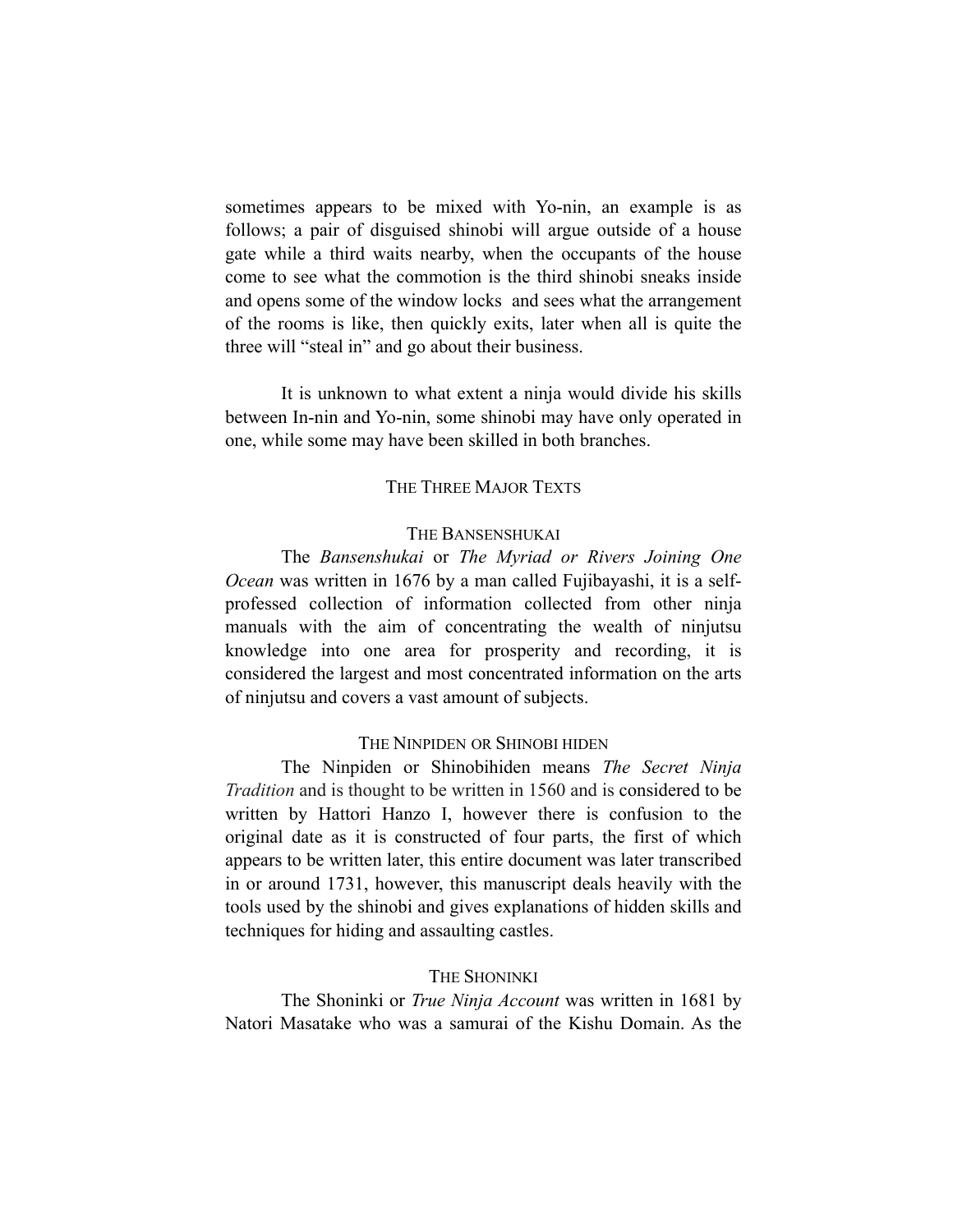head of the family Ryu or school, Natori wrote this now famous manuscript which was kept secret for generations, the contents differ slightly from the other major manuals and deal primarily with the espionage elements of ninjutsu, such as; infiltration, information gathering, criminal capturing, the psychology of lying and travelling undercover, alongside this the manual also deals with esoteric practices such as ritual magic and physiognomy.

#### OTHER TEXTS

There are scores of other ninjutsu manuals which claim to teach historical ninjutsu and some which have more claim than the above examples, however the world of ninja manuscripts is fraught with embellishments and forgeries and strangely it hides its truest gems within other works, there are many fine examples of the use of ninjutsu and its teachings held within ordinary military manuals of the time and show us true glimpses of the skill sets of the shinobi.

#### ADVANCED NINJA TOOLS

The ninja were ingenious in their construction of the tools and implements needed to conduct their activities, it must be qualified that the ninja normally constructed "tools" for specific jobs and that the "weapons" they created were explosive or outside that of hand to hand combat.

#### The Hand Grenade

This explosive weapon was constructed from thin earthenware and packed with gunpowder and shrapnel, its fuse construction is unknown; however it was to be thrown into crowds of people or guards, effectively making it comparable to the modern nail bomb.

#### The Fire Arrow

Similar to those used in China, this was a bamboo shaft that held a cylinder which contained gunpowder, once fired the arrow would rocket its way into a castle and start fires.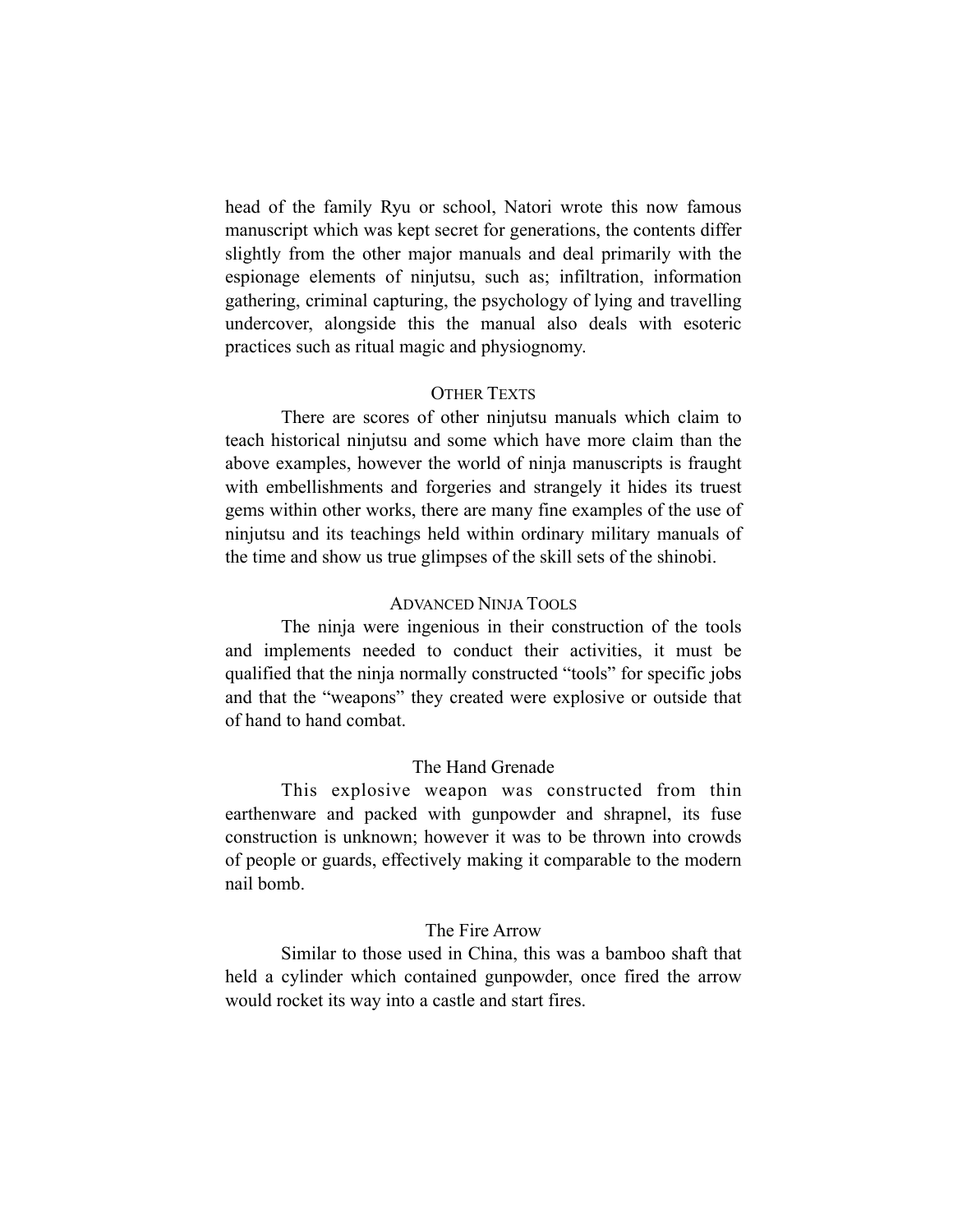#### Coloured Rice

When in teams and scouting the mountains, the ninja would leave signs and signals in coloured rice, each team member would be allotted a colour and they would work out an independent system of signals to help keep their communications secret.

#### The Gripping Rake

By taking a grapple on a rope and fitting sections of bamboo spaced with coins, the shinobi would have a tool where he could pull on the loose rope and create a rigid pole; this was to help reach hand holds above.

#### Rafts

The shinobi had various rafts that they used to float downstream; this meant that they could use the rivers as a means of transport.

#### Ladders

The ninja had a wide selection of climbing ladders, from folding to extendable and from hooked to dismantling; each of the ladders would help the ninja gain infiltration in various situations.

#### Listening Devices

Listening to conversations was a primary requirement for the ninja, be it in a conversation or while infiltrating, the ninja would construct aids to help the sound resonate and so that they could catch the vibrations.

#### Palm Flaring Fire

A secret method of illumination was to have a flammable compound in their hands that would flare up upon their hands opening, sometimes used to see if there were any people asleep within a room.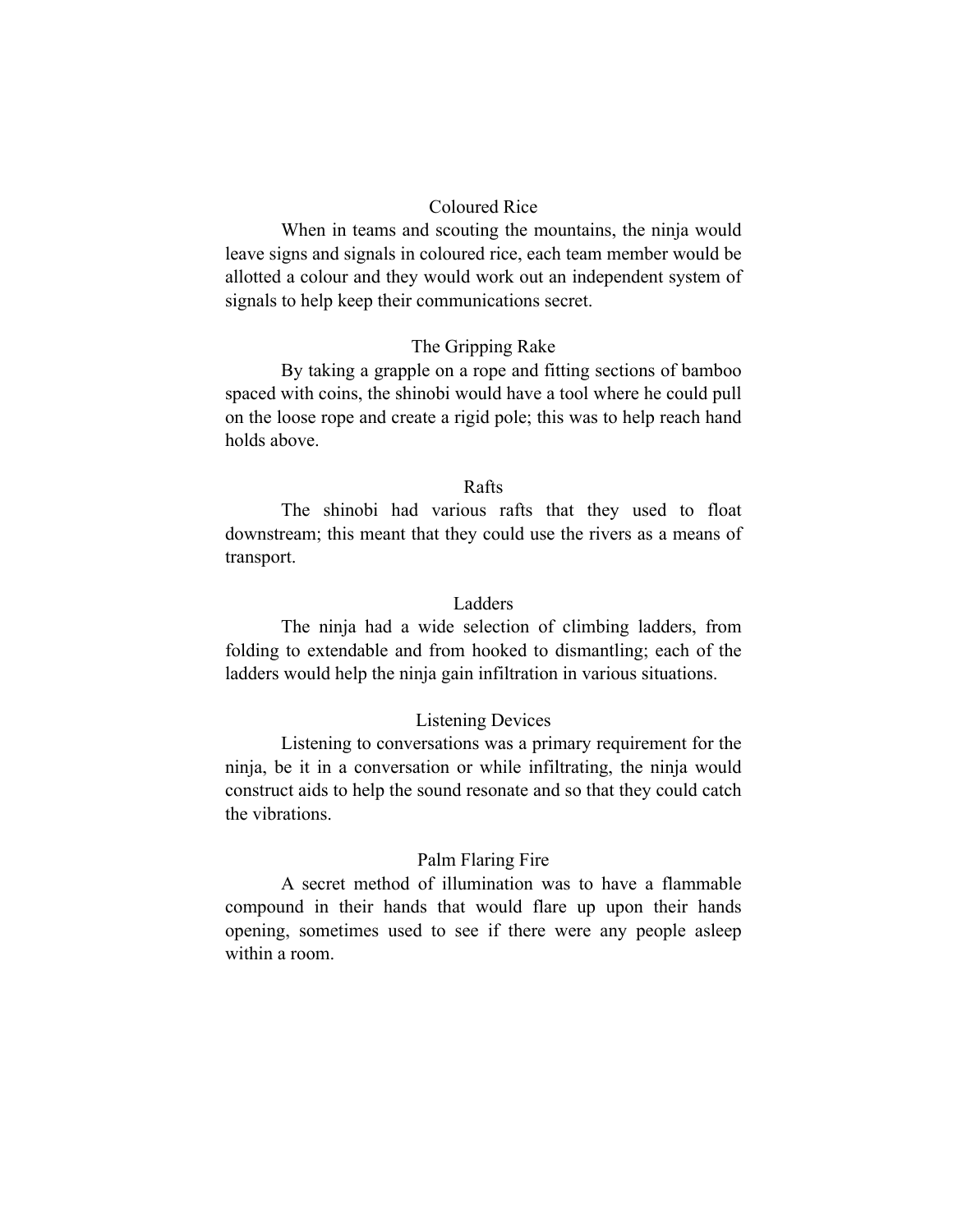#### The Caltrop Train

Contrary to popular belief the shinobi did not just throw caltrops in any direction, the ninja would sometimes tie caltrops to a string and trail it behind them, if they did need to scatter caltrops they would first try to identify from which direction they were most likely to be chased from.

#### The False Wall

One shinobi method was to construct a false wall on a mountainside using the natural outline of a fortification, the ninja would support this wall with guide lines which would take its weight, when the enemy were climbing the wall the lines would have been cut and the enemy would fall to their destruction.

#### False Reeds

To create a false sense of depth to a river, the ninja would construct bundles of reeds which would be tied together and then attached to a line with a either a weight or a stone, the aim was to securely anchor the reeds in place, even if the water was deep with enough reeds the river would look shallow and the mounted samurai would wade in to their destruction or they would waste valuable time trying to find other routes.

#### THE PARADOX OF THE NINJA SUIT

The ninja "suit" or "uniform" is alien to a western audience, however when reflected upon, the ninja "outfit" as known to the modern media is in fact a historically accurate section of medieval Japanese dress, therefore what we would consider as the ninja "get up" would just be normal clothes for a Japanese individual of that time. The issue at hand is not, *did the ninja uniform exist,* as that was impossible, the ninja "suit" is a reflection of the times, the question here is, *was the ninja suit black and did it have the iconic mask?* the answer is both yes and no, black was favoured by the shinobi but only because of its popularity, just as was dark red, dark blue and brown, the iconic mask was also a popular piece of Japanese culture and had various incarnations, it was not a "ninja mask" but just a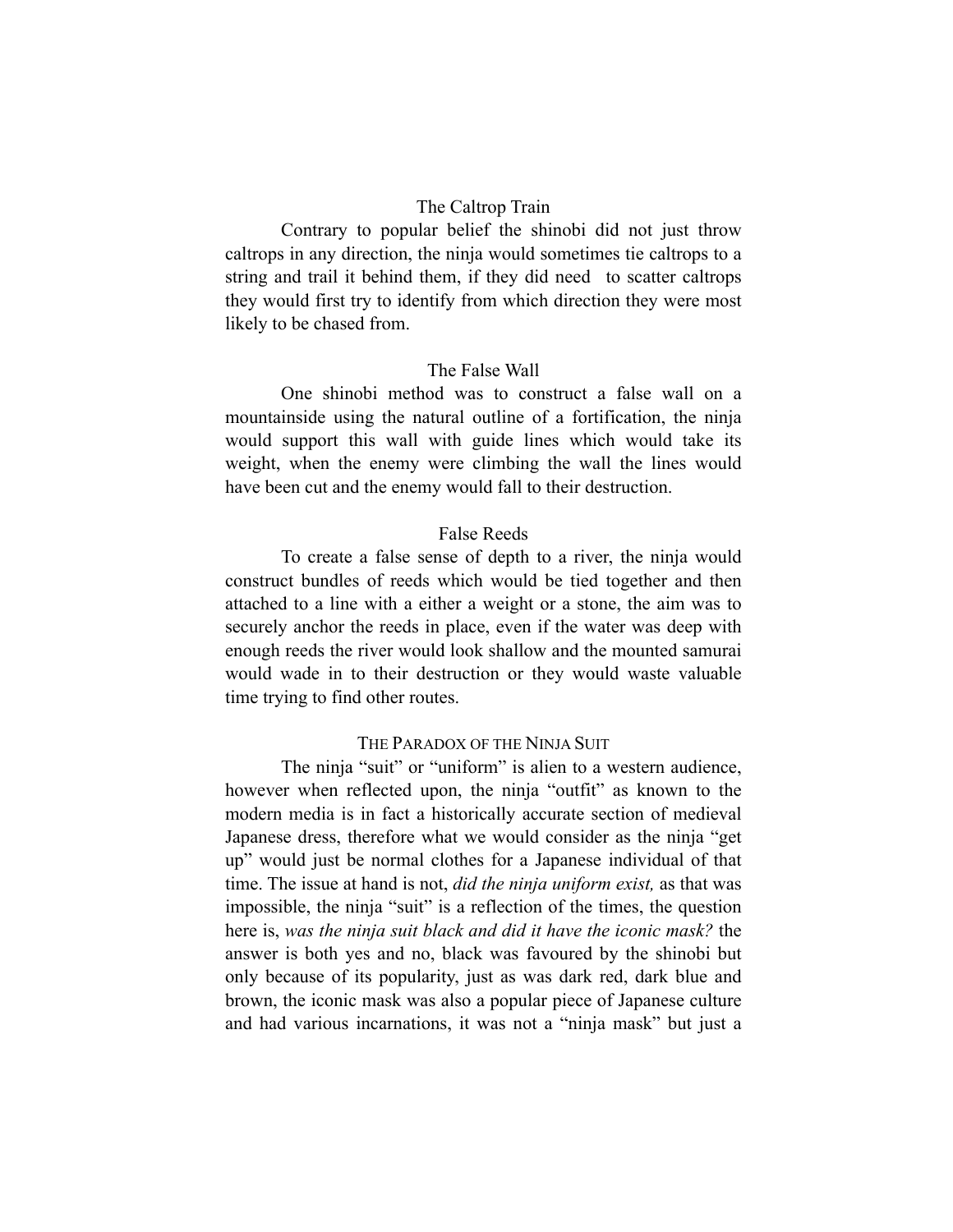face covering used to hide the identity of any individuals who did not wish to be known, this phenomenon was so popular the *shogunate* tried to ban these masks, but without success.

The Fukumenzukin – Face Covered Hood



The Kidokuzukin – Strange or Free Hood



Taking all factors into account, the ninja did wear what we consider to be the ninja "uniform", however, when placed into historical context it was not out of the ordinary and should be considered as normal everyday Japanese dress, the main element that made a shinobi stand out was not, his "costume" but the fact that he was infiltrating a restricted area.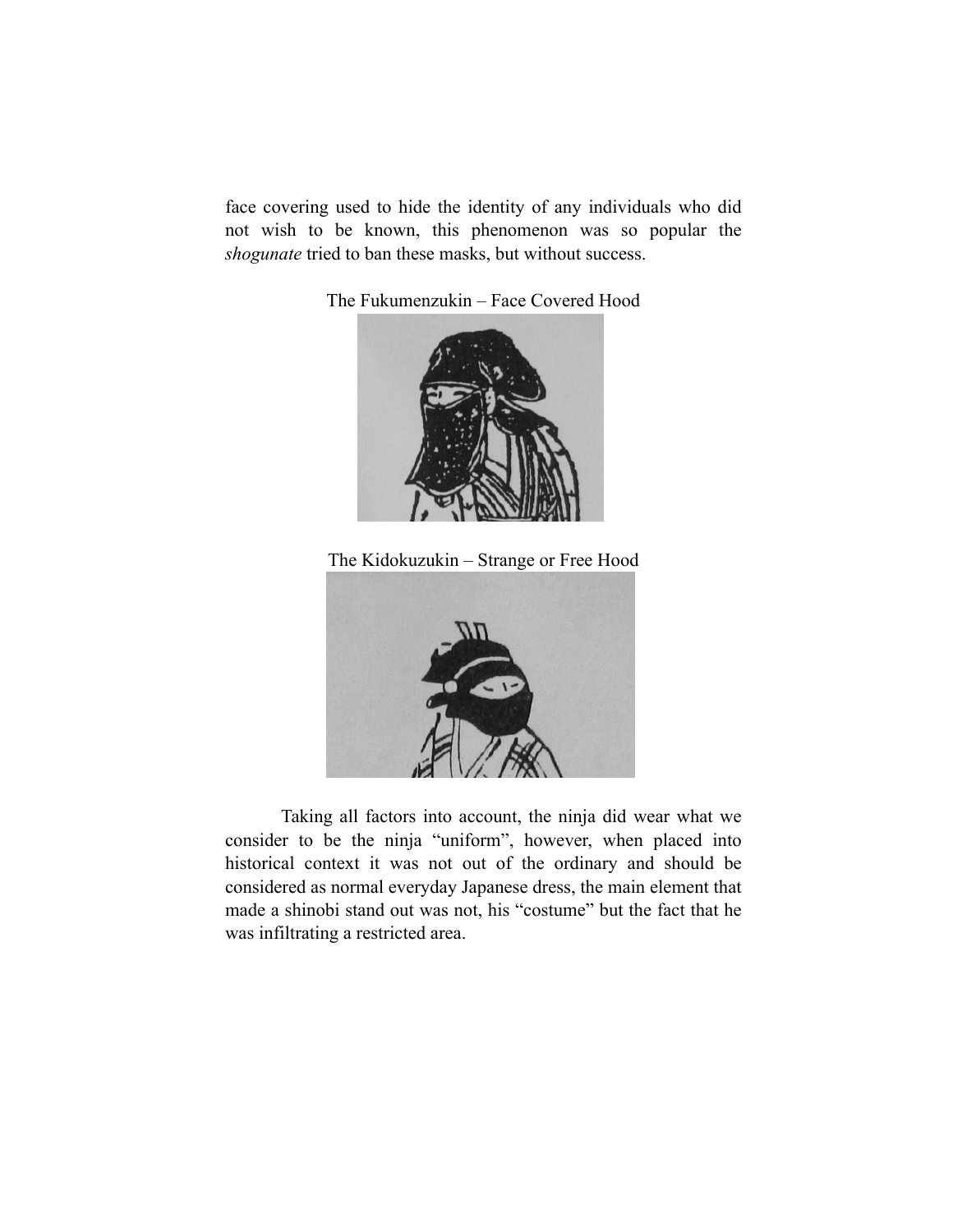#### WHAT DO THE SCROLLS TELL US ABOUT WHAT HOW THE NINJA DRESSED?

Interestingly the ninja scrolls do inform trainee ninjas of what colours they should wear and the outfits that they should adopt, the Shoninki manual states that a ninja should wear brown, dark red or *Numerigaki,* black, or navy blue as these were common colours and would enable the shinobi to blend/disappear in the general public, another reference to colour comes from a collection of *Tanka* poetry which states that, when the moon is full a shinobi should wear white and when there is no moon he should wear black, further to this the Shoninki also states that a ninja needed to travel in fur as it is normal that he should remain in the mountains and be lacking in shelter.

This means that our modern-day image of the ninja is a high probability; however it is not a static "uniform" but simply historical clothes which could vary in colour with the possibility that the ninja may have hide his face on occasions.

#### NINJA V SAMURAI THE MYTH

When trying to understand the social position of the ninja you must first look at the historical period that is under investigation, before the consolidation of Japan under the Tokugawa shogunate the concept of social class was of a transient nature and any man with an incline could join the warrior class and work his way into a position of acceptance and respect. Equally one did not need to remain part of the warrior class as a warrior, if he so wished could give up the life of the sword, this means that the stigma of the rigid Edo period class system was not an issue and the concept of the samurai versus the other classes was not so apparent.

The second factor to consider about social positioning of the ninja is that a ninja is in essence a man who does ninjutsu as a job or who performs ninjutsu skills at a given time. A lawyer is in essence a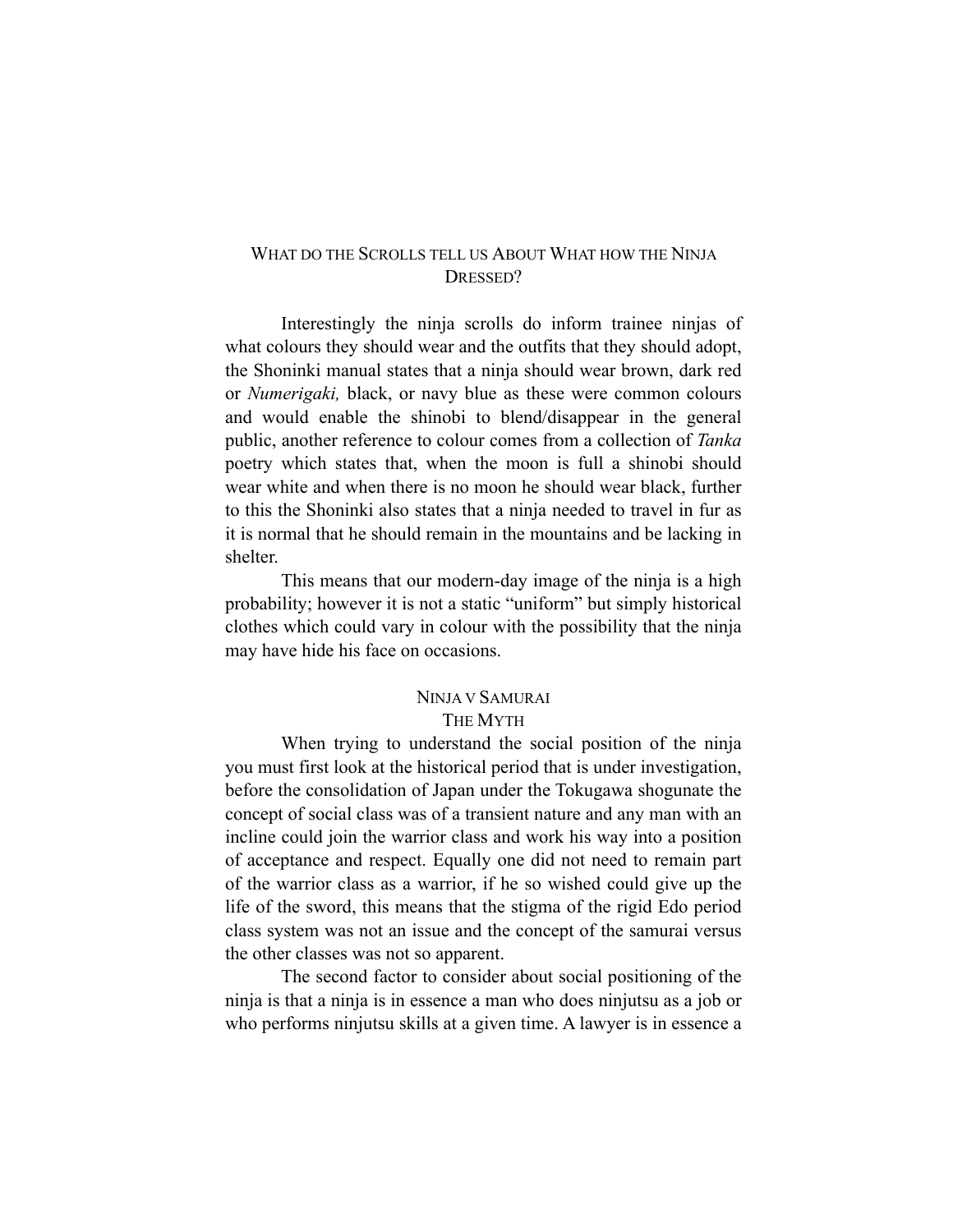lawyer he still has an identity and a social status yet to some he is named as "lawyer" while to others he is personally identified, the same is used for the shinobi, the warrior class of the Sengoku period or warring states was stratified and the ninja, when performing ninjutsu was a part of that stratification and was in essence of the samurai or warrior class, this also means that a samurai by social classification became a ninja when he was performing ninjutsu. The Go Fundo-ki manuscript highlights this point well:

*"As the castle is built upon a formidable precipice we will be condemning many of our allies to suffer great losses. But by good fortune there are among the go-hatamoto (close retainers) some men associated with the Koka-shu of Omi province. Summon the Koka people through their compatriots and then they can sneak into the castle"*

The people of Koka were famed for their ninjutsu skills and the fact that they were samurai did not interfere with their ability to be used as ninja, to add to this some of the most famous ninja were in point of fact from the samurai class. The Hattori line were samurai as was Natori the author of the Shoninki, the Fujibayashi family of the Bansenshukai, even more so were the major families that made up the union of the Iga and Koka clans they were Jizamurai or landed gentry. However, while the shinobi were of the warrior class we must remember that the warrior class was not a domain of equality, often we can identify the ninja by another name, that of the ninpei, or shinobi soldiers, this ranking has been recorded and has connotations of lower class soldiers which were lower than that of "common" samurai status. Therefore, the concept of the ninja in juxtaposition to the samurai was an impossibility, as a ninja was a warrior who performed the skills associated with ninjutsu be it samurai or not.

#### THE DESTRUCTION OF THE NINJA HOMELAND

As the origins of the ninja are shrouded in mystery and a lot of their secrets hidden, it is difficult to pinpoint a historical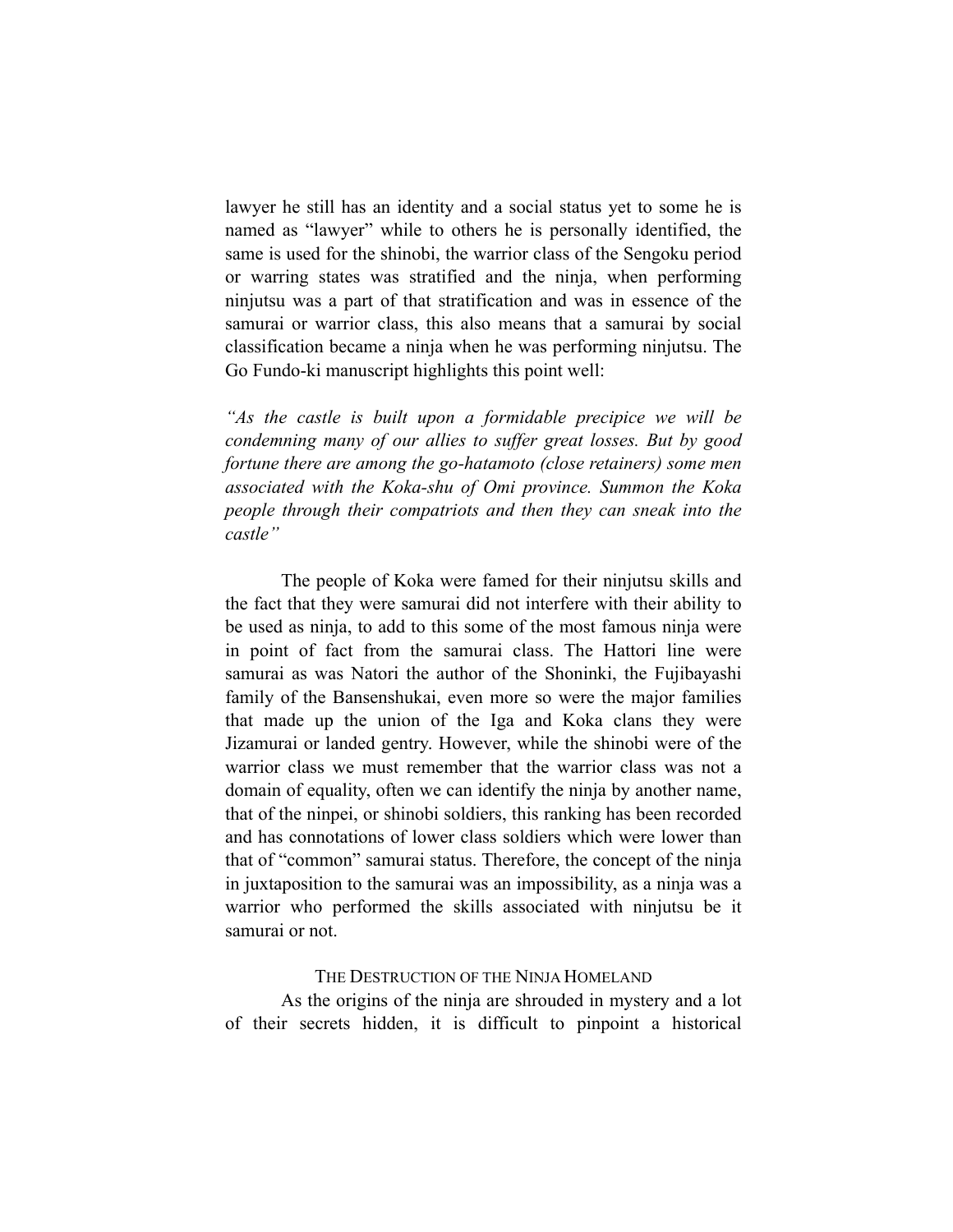homeland or point of origin, however in the study of the ninja, be it a modern or an ancient investigation one name comes above all as the heart of the ninja and that is Iga, this is an area within a mountain range in the modern prefecture of Mie and is considered to be the centre of shinobi activity and to have produced the greatest shinobi, however this mountain "paradise" peaked in the late 16<sup>th</sup> century and the ninja "back" was broken.

#### THE NINJA HOMELAND – IGA & KOKA

While Iga is considered by both contemporaries and modern scholars as being the centre of ninjutsu you must not fall into the trap of thinking that this area was the only one, adjacent to this area are the lands of Koka (commonly and wrongly spelt as Koga), Kishu and Kawachi, these are places that have strong connections to the ninja and share in its history, even though these areas were independent of each other they were not estranged from one another and shared bonds, we also know that the ninja of Koka and Iga shared information as well as secrets, they even worked alongside each other on many occasions, evidence of this can be found in manuals that were written and co-authored by shinobi of both the Iga and Koka, the fact that Koka ninja applied for positions using the Bansenshukai ninja manual which was of Iga and a shared pact called the *Ichigun Ichimi* 一郡一味, the friendship oath of 'one district and one band'. This ninja "heartland" was allowed to prosper as it was not subject to external rule, the mountains of Koka and Iga held a system of clans and families which bonded together to form an alliance to hold off the Japanese government and its forces and allowed them autonomy which relinquished any taxation duty. This self governing system was the "ninja hotspot" and the people of Iga and Koka honed their ninjutsu skills and were subsequently hired as "commando squads" and military specialists throughout all of Japan. But this self governing system could not be tolerated indefinitely and for the warlord Oda Nobunaga to realise his dream of a unified Japan Iga, among others would have to fall.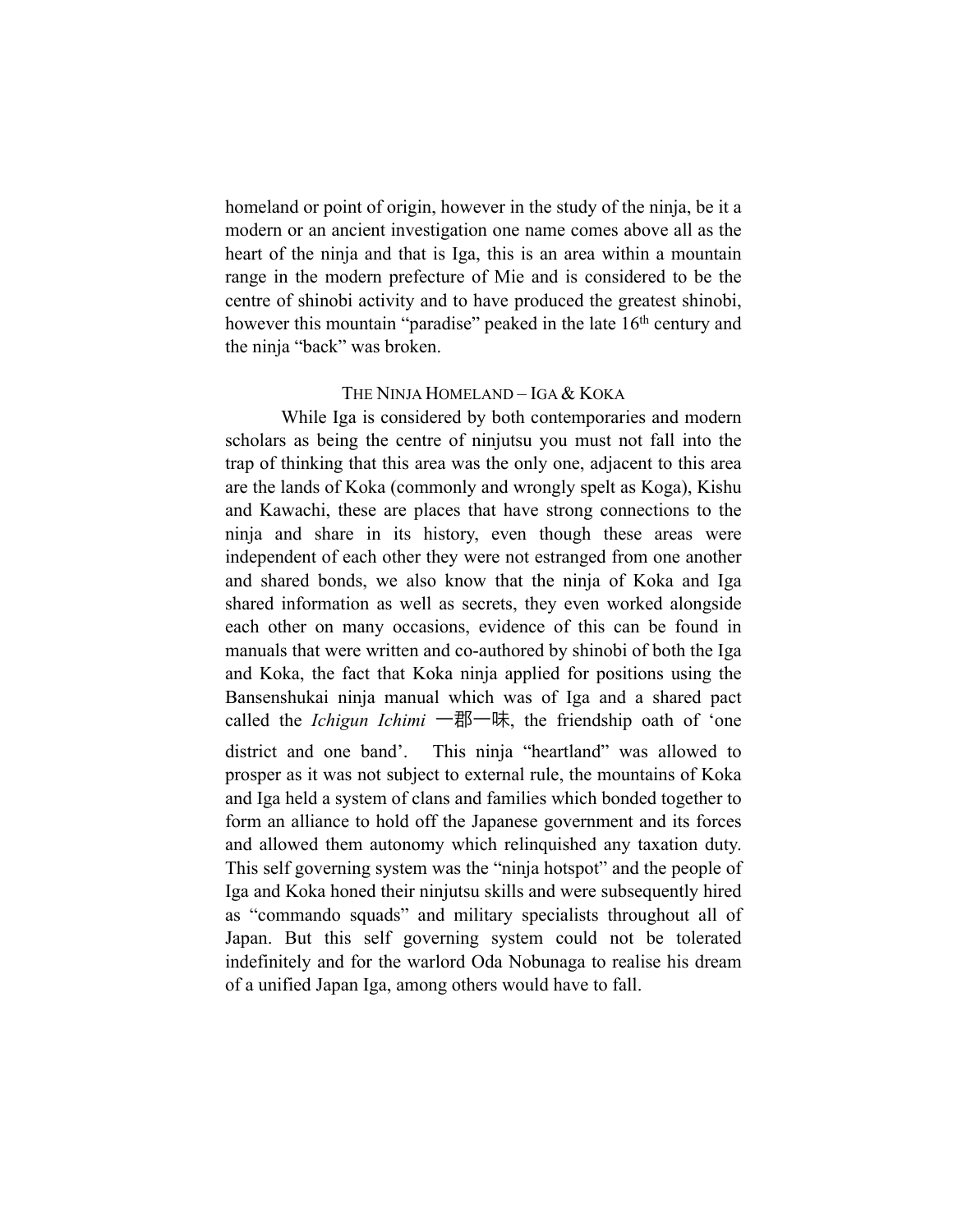#### THE INVASION OF IGA

In the late 1500's the son of Oda Nobunaga, Oda Nobuo attacked the mountain strongholds of Iga but failed in his bid to take the area, it was only when his father Oda Nobunaga himself with a force of 40,000 men invaded the area in a war that is now called *Tensho Iga no Ran* that the area fell and the landed Samurai of Iga lost their positions, their fortresses were displaced and to be ruled by others, interestingly it was men of Koka who led Nobunaga's men, guiding them through the mountains and towards the now famous incident, from that point on the ninja homeland was never again selfgoverned and the power of the Iga and Koka families died, but this lead to the unification of Japan.

#### THE TOKAGAWA ERA AND THE DECLINE OF THE NINJA.

The fall of Iga and Koka displaced the ji-zaumurai warrior families of that area and left the shinobi without a major station or centre of power, this combined with a new era of peace saw the end of the ninja position and a decline in the demand for his skills. While this did signal the end of the ninja as a profession their decline was not so rapid, the start of the Edo period brought about the need for the ninja to codify their skills and start recording their knowledge in the manuals we have been left, while the ninja as a battlefield agent was needed at the rebellion at Osaka and in the Christian rebellion which took place in the early part of the  $17<sup>th</sup>$  century, it can be said that their battlefield skills came to a grinding halt. The shinobi generally fall out of the historical records and are not recorded as being used as military units, the shinobi then continued to pass on their skills but the cost of training full shinobi became too expensive for these ninja families and we can see by an account in the Ohara document that the world of the shinobi was falling down around them as the foundations of peace grew stronger. In 1789 the Jisha Bugyo or magistrate of Edo, modern Tokyo had a visit from 3 representatives from the Ji-Zamurai of Koka, they were Koka Koshi or old samurai of Koka and their names were; Ohara Kazuma, Ueno Hachizaemon (or Yazaemon) and Oki Moriichiro, they carried with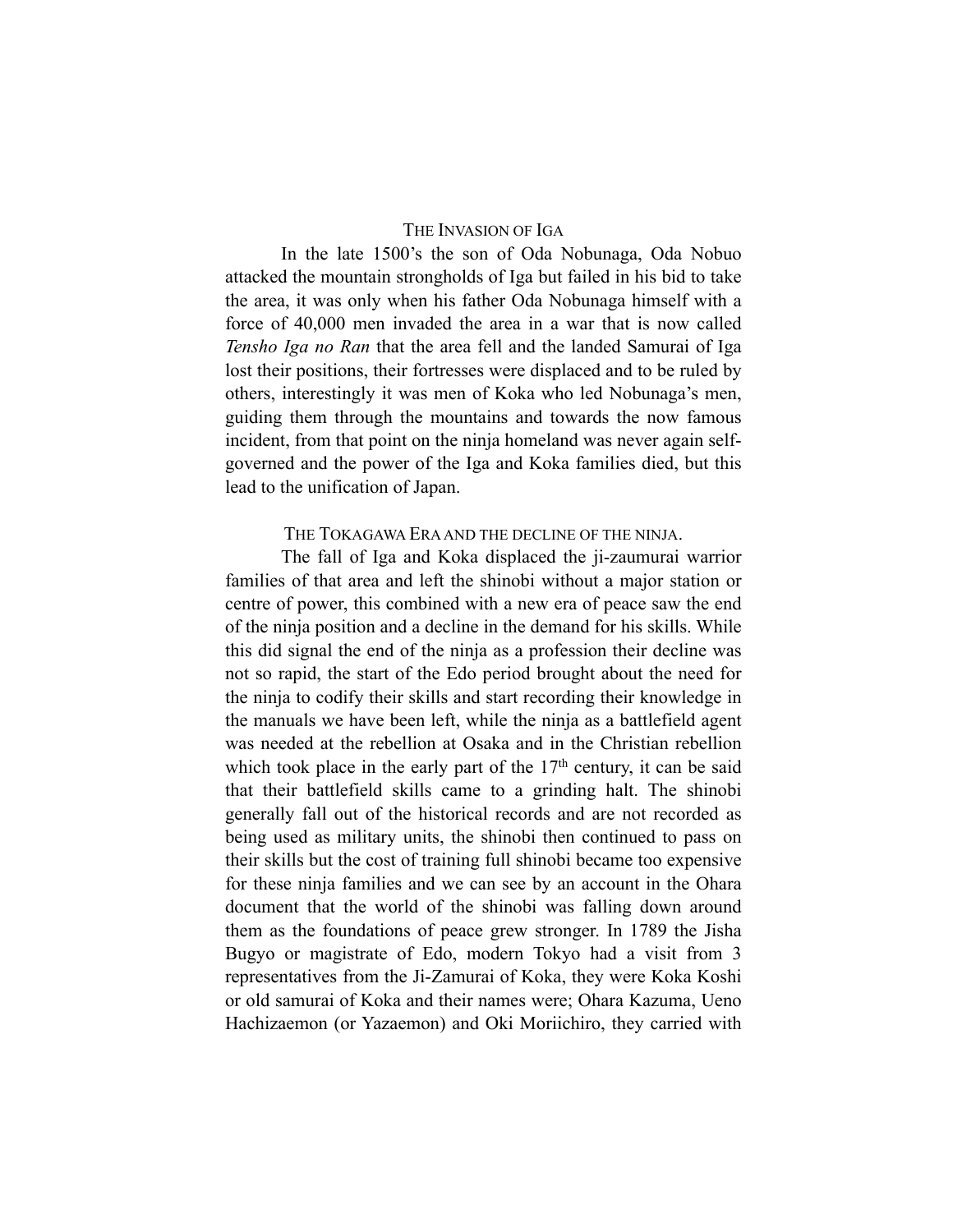them the Bansenshukai ninja manual as proof of their shinobi skills and tried to gain employment and support for themselves, they also said that out of 21 koka families, 10 still were transmitting their techniques while 8 could not afford to do so and that 2 had died out completely, unfortunately the magistrate did not hire them but gave them a small gift of silver to take back with them. This episode shows that the ninja traditions at least in some form were being passed down through the families and for nearly two centuries after the need for the ninja had declined.

#### THE GUARDS OF EDO

As Edo became the capital and the Tokugawa family reigned supreme, a select group of shinobi which had been in the employ of the Tokugawa family took up positions at the gates at Edo Castle and worked as guards for the shogun, it is understood that the Hanzomon gate was guarded by groups from Iga and Koka under the direct command of the Hattori Hanzo of the Hattori family, alongside this, the Otemon gate was manned by 4 groups, 2 of which were of Iga and Koka and rotated with the other groups, each with 100 men.

Later as the Shoguns came and went the Tokugawa clan of Kii came into succession and the shogun formed the Oniwaban, a form of secret police, the men of this force were taken from the shogun's homeland. Kii is the domain in which the Natori family served the Tokugawa family and it was Natori Masatake who wrote the ninja manual the Shoninki, we cannot conclude if the Oniwaban were shinobi or if the ninja manual was ever an influence on them, however they are considered to be shinobi by some or at least they are thought to have used *shinobi no jutsu* to perform their tasks.

#### DIRTY TRICKS & AMAZING FEATS

As the world of the ninja is one of massive misconceptions, misnomers and is filled with hurdles for any historical researcher it is best to finish this short introduction with a selection of their dirty tricks & amazing feats, doing this will allow you to understand the variety and flavour of the world of the shinobi and hopefully lead you into further research of this colossal and amazing area of study.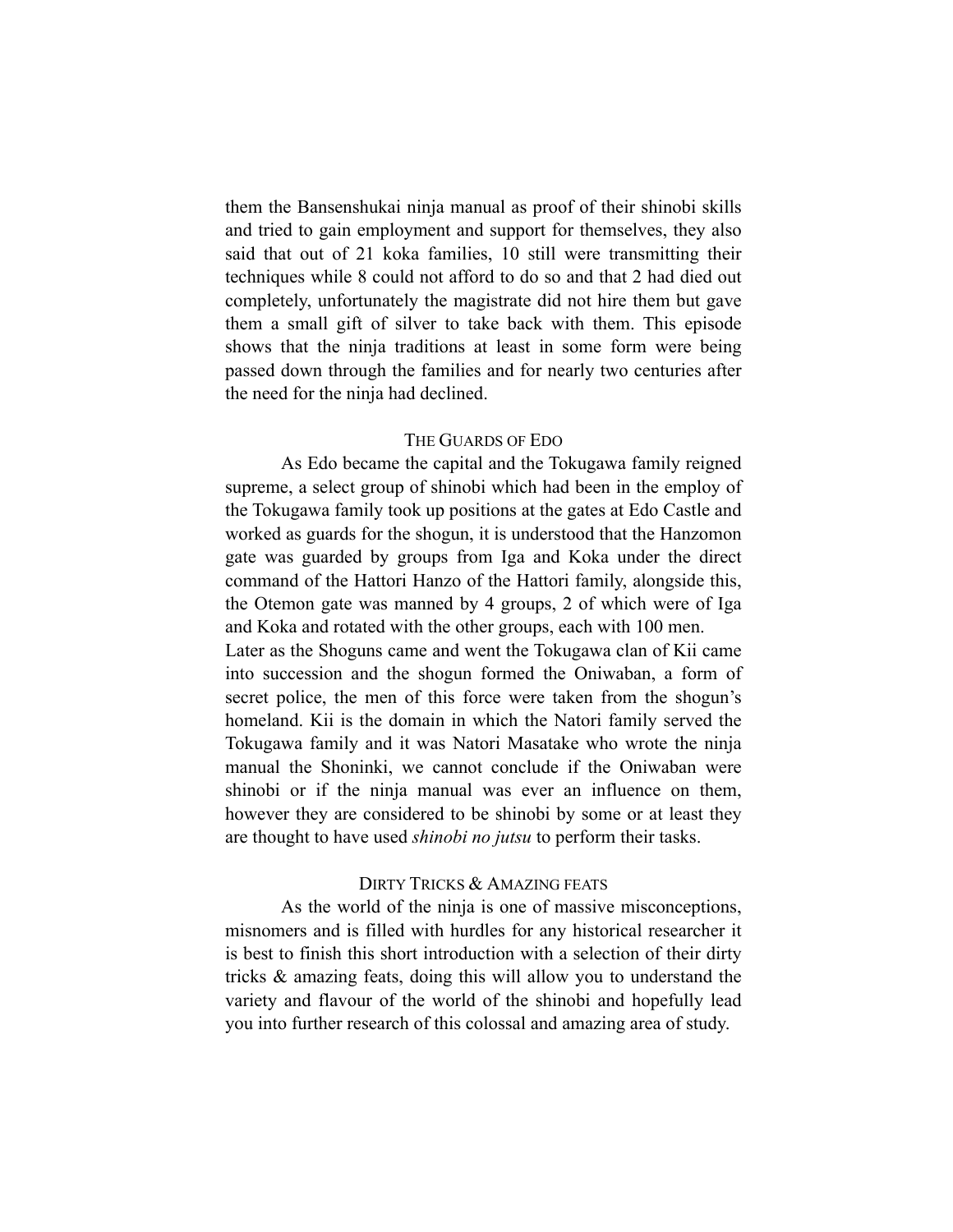#### Black Mist

The ninja used to use the crushed ash of the Kiri tree (*Paulownia)* which has a rather fine texture, at night they would hold this powder in a bag and gently throw it into the air spreading it around their person, the reason for this was to use the blackness of the powder against the blackness of the night, this would help disguise any outline they presented.

#### The Landmine

The ninja developed a form of land mine which was constructed from split and flattened bamboo, this would be constructed in a box-like shape and would be packed with gunpowder and buried in the path of the enemy, the trigger mechanism was based on external pressure which would allow a match to hit the ignition powder, however the intricacies are still unknown.

#### The Talk of Insects & Birds

The skill of *kuina onkyō* is the skill of imitating the sounds of birds and insects; if a shinobi was caught and held captive, he could still communicate with his fellow shinobi by mimicking these sounds, thus continuing to be able to transfer any information he had back to the shinobi group.

#### Hiding of the Breath

When passing a sleeping person a shinobi would hold a piece of paper in his teeth, this helped to dampen or even stop the sound of his breathing.

#### Physiognomy

It is known that the ninja placed some trust in the art of physiognomy, this is the art of understanding a person's character by their physical appearance.